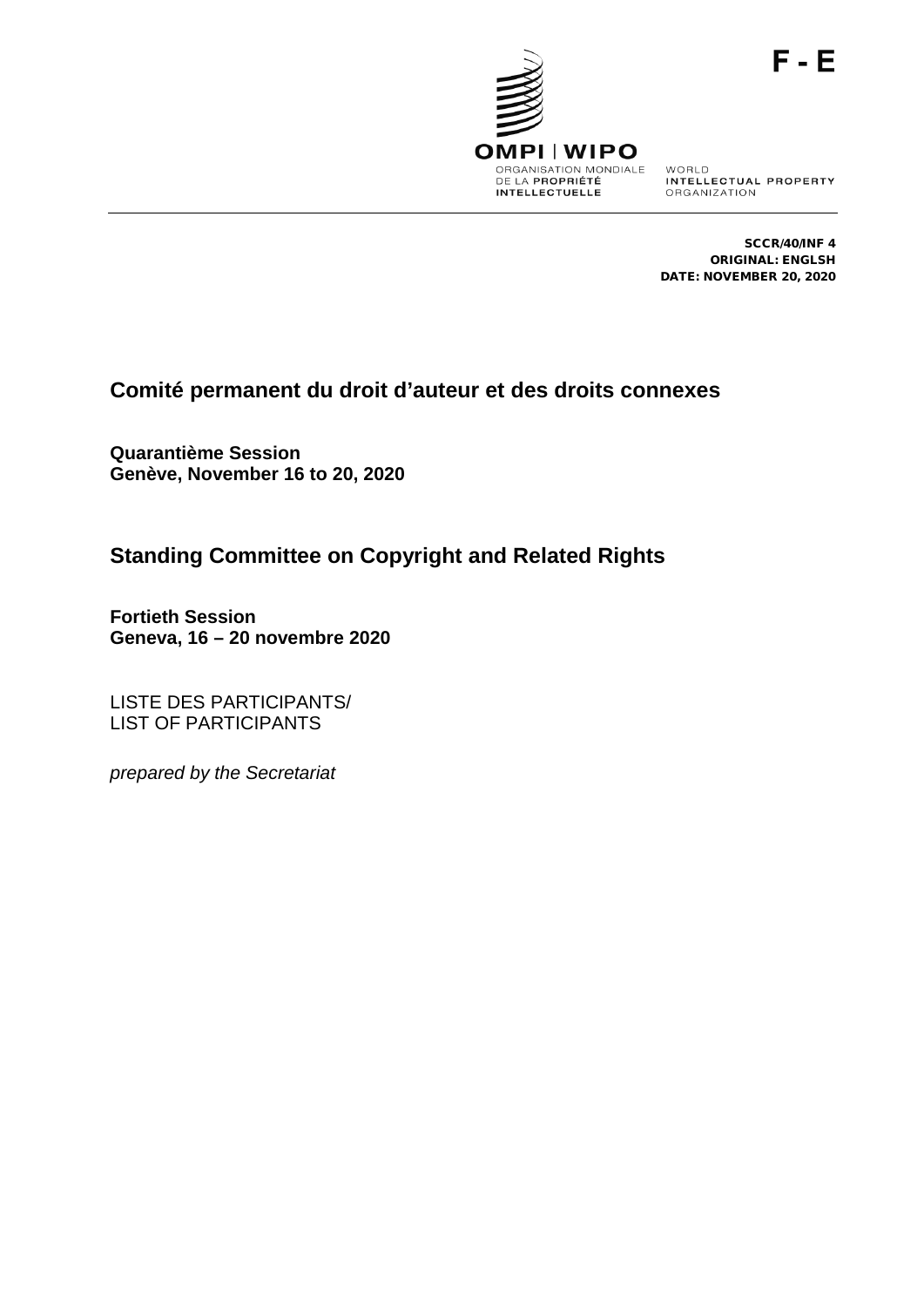# AFRIQUE DU SUD/SOUTH AFRICA

Renah LUSIBA (Ms.), Chief Director, International Relations, Communications and Digital Technologies, Pretoria

Collin MASHILE (Mr.), Chief Director, Broadcasting Policy, Communications and Digital Technologies, Pretoria

Meshendri PADAYACHY (Ms.), Deputy Director Intellectual Property Law and Policy, Policy and Legislation, Trade and Industry, Pretoria

Verushka GILBERT (Ms.), Technical Official, Trade Policy, Negotiations and Cooperation, Department of Trade, Industry and Competition, Pretoria

Mandla NKABENI (Mr.), First Secretary, Permanent Mission, Geneva

# ALGÉRIE/ALGERIA

Nacira AIYACHIA (Mme), directrice général, Office national des droits d'auteur et droits voisins (ONDA), Ministère de la culture, Alger

Mohamed BAKIR (M.), premier secrétaire, Mission permanente, Genève

## ALLEMAGNE/GERMANY

Thomas EWERT (Mr.), Legal Officer, Copyright Unit, Ministry of Justice, Berlin

Florian PRIEMEL (Mr.), Research Fellow, University of Cologne, University of Cologne, Cologne

Jan TECHERT, DR. (Mr.), Counsellor, Permanent Mission of Germany, Geneva

# ANGOLA

Alberto GUIMARAES (Mr.), Second Secretary, Permanent Mission, Geneva

# ARABIE SAOUDITE/SAUDI ARABIA

Ibrahim ALZAID (Mr.), Senior Legal Analyst, Legal Department, Intellectual Property Office, Riyadh

Bushra ALSHEHRI (Ms.), Saudi Authority for Intellectual Property, Riyadh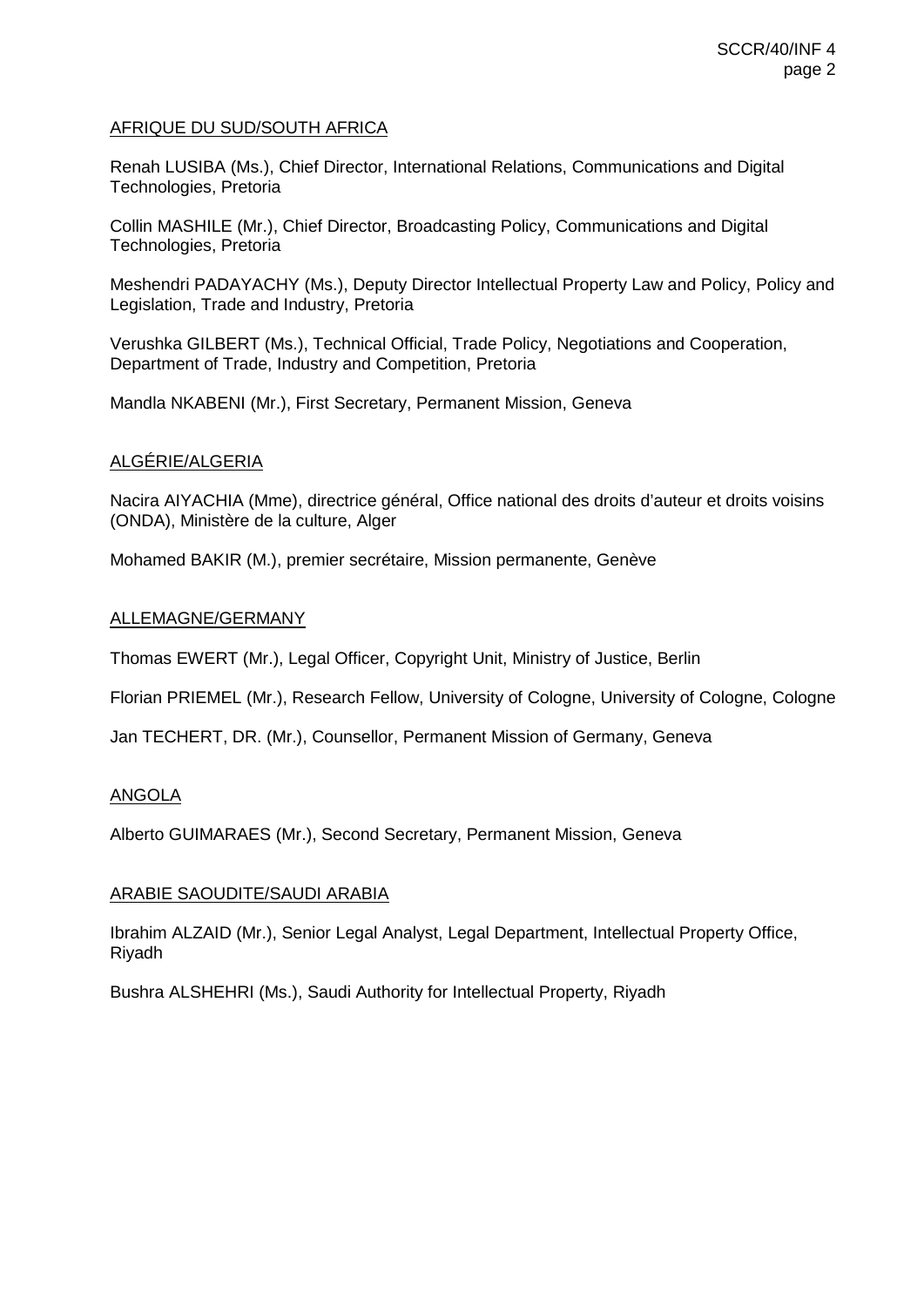# ARGENTINE/ARGENTINA

Graciela PEIRETTI (Sra.), Directora de Coordinación y Asuntos Internacionales en materia de propiedad intelectual de la Dirección Nacional del Derecho de Autor, Buenos Aires

Betina Carla FABBIETTI (Sra.), Segunda Secretario, Misión Permanente, Ginebra

# ARMÉNIE/ARMENIA

Elen HAMBARDZUMYAN (Ms.), Chief Specialist, Copyright and Related Rights Department, Yerevan

# AUSTRALIE/AUSTRALIA

Oscar GROSSER-KENNEDY (Mr.), Second Secretary, Permanent Mission, Geneva

Sam RICKETSON (Mr.), Professor, University of Melbourne, Melbourne

## AUTRICHE/AUSTRIA

Christian AUINGER (Mr.), Mag., Civil Law Section/Copyright Unit, Federal Ministry of Justice, Vienna

### **BANGLADESH**

Wolora RASNA (Ms.), Secretary General, Ministry of Cultural Affairs**,** Dhaka

Jafor RAJA (Mr.), Registrar, Copyright Office, Ministry of Cultural Affairs, Dhaka

Mahabubur RAHMAN (Mr.), First Secretary, Permanent Mission, Geneva

#### BÉLARUS/BELARUS

Aliaksandr DZIANISMAN (Mr.), Head, Collective Management Center, National Center of Intellectual Property (NCIP), Minsk

Katerina YANTIKOVA (Ms.), Head, Division of Copyright and Related Rights Legislation, Legal and Human Resources Department, National Center of Intellectual Property, Minsk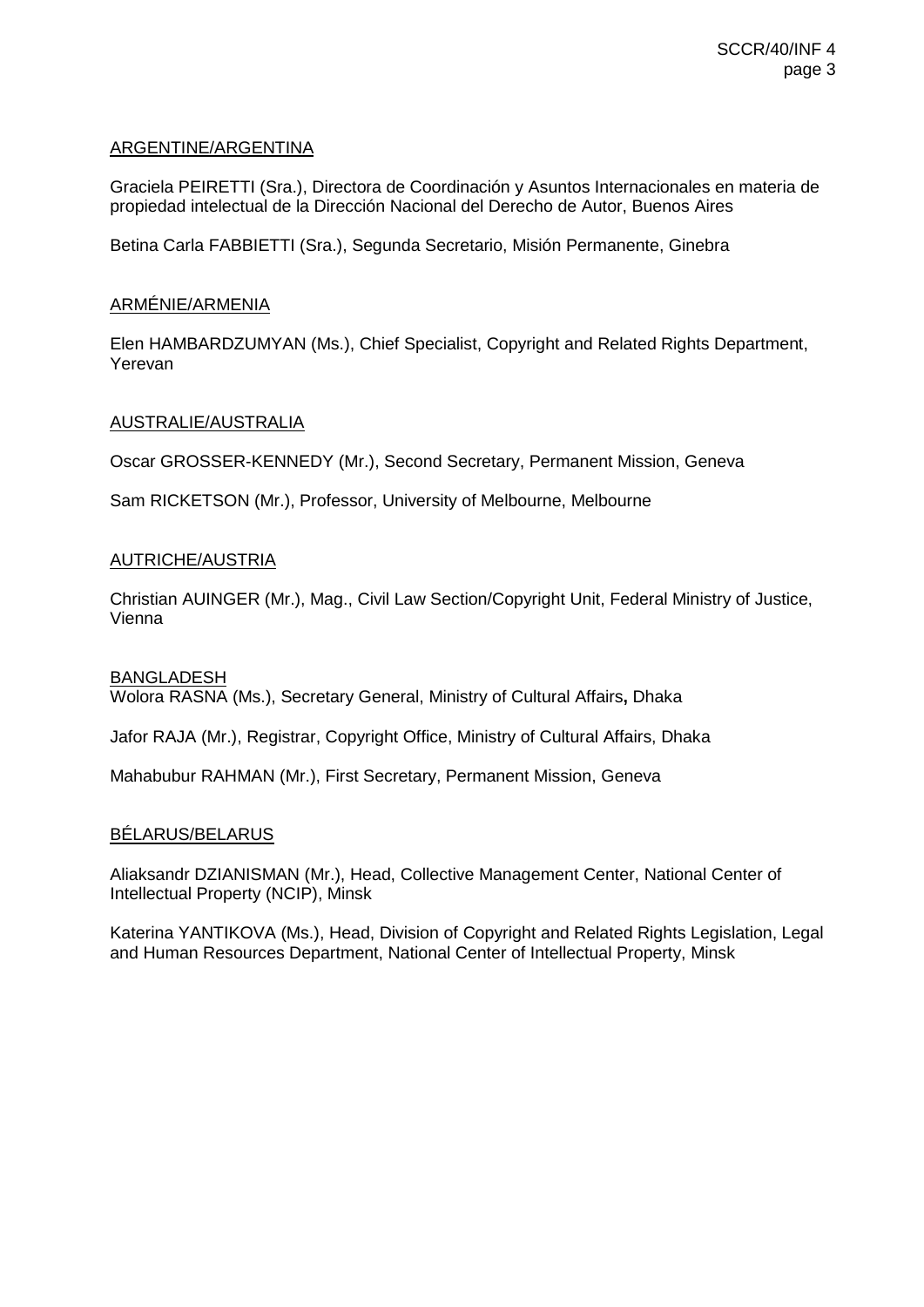# BELGIQUE/BELGIUM

Miruna HEROVANU (Mme), agent principal des affaires européennes, Brussels

Joren VANDEWEYER (M.), conseiller, Mission permanente, Genève

# BHOUTAN/BHUTAN

Tshering WANGMO (Ms.), Chief Intellectual Property Officer, Copyright Division, Ministry of Economic Affairs, Thimphu

Ugyen TENZIN (Mr.), Senior Intellectual Property Officer, Department of Intellectual Property, Ministry of Economic Affairs, Thimphu

# BOLIVIE (ÉTAT PLURINATIONAL DE)/BOLIVIA (PLURINATIONAL STATE OF)

Vargas NARVAEZ (Sra.), Second Secretary, Permanent Mission, Geneva

## BOTSWANA

Keitseng Nkah MONYATSI (Ms.), Copyright Administrator, Copyright, Companies and Intellectual Property Authority (CIPA), Gaborone

Gofaone SIWELA (Ms.), Copyright Officer, Copyright Department, Ministry of Investment, Trade and Industry, Gaborone

#### BRÉSIL/BRAZIL

Maximiliano ARIENZO (Mr.), Head of the Intellectual Property Division, Intellectual Property Division, Ministry of Foreign Affairs, Brasília

Thiago OLIVEIRA (Mr.), Secretariat of Copyright and Intellectual Property, Ministry of Tourism, Brasília

Sergio REIS (Mr.), Specialist, Administrative Council for Economic Defense, Brasilia

Sarah DE ANDRADE RIBEIRO VENITES (Ms.), Third Secretary, Permanent Mission, Geneva

Laís TAMANINI (Ms.), Third Secretary, Permanent Mission, Geneva

#### BURKINA FASO

Mireille SOUGOURI (Mme), attachée, Mission permanente, Genève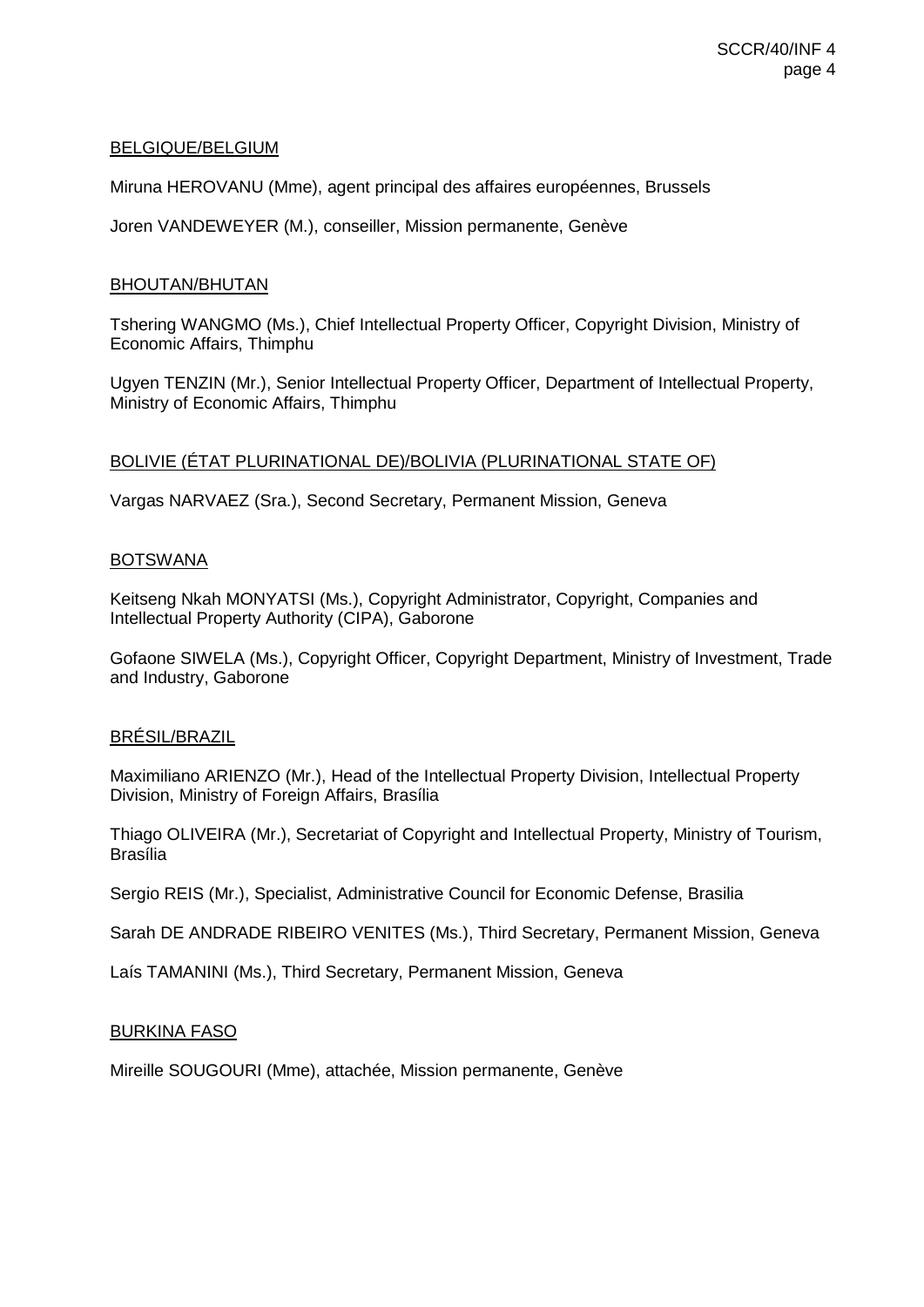### CAMBODGE/CAMBODIA

Siek PISETH (Mr.), Head of Bureau, Copyright and Related Rights Department, Ministry of Culture and Fine Arts, Phnom Penh

Socheata HANG (Ms.), Deputy Permanent Representative, Permanent Mission to the World Trade Organization (WTO), Geneva

### **CANADA**

Samuel GENEROUX (Mr.), Senior Policy Analyst, International Copyright, Canadian Heritage, **Gatineau** 

Jamie ORR (Ms.), Policy Analyst, Canadian Heritage, Ottawa

Daniel WHALEN (Mr.), Policy Analyst, Innovation, Science and Economic Development, Ottawa

Ysolde GENDREAU (Ms.), Professor, University of Montreal, Montreal

Nicolas LESIEUR (Mr.), First Secretary, Permanent Mission, Geneva

# CHILI/CHILE

Felipe FERREIRA (Sr.), Asesor, Departamento de Propiedad Intelectual, Ministerio de Relaciones Exteriores, Santiago

Jose MOLINA (Sr.), Jefe, Unidad de Derechos de Autor, Ministerio de las Culturas, las Artes y el Patrimonio, Santiago de Chile

Pablo LATORRE (Sr.), Asesor, Legal División de Propiedad Intelectual, Subsecretaria de Relaciones Económicas Internacionales (SUBREI), Santiago de Chile

Valeria MORETIC (Sra.), Abogada, Unidad de Derechos de Autor, Subsecretaria de las Culturas y las Artes, Ministerio de las Culturas, las Artes y el Patrimonio, Santiago de Chile

Martin CORREA (Sr.), Consejero, Misión Permanente ante la Organización Mundial del Comercio (OMC), Ginebra

#### CHINE/CHINA

XIULING Zhao (Ms.), Deputy Director General, Copyright Department, National Copyright Administration of China NCAC, Beijing

HU Ping (Ms.), Director, International Affairs Division, Copyright Department, National Copyright Administration of China (NCAC), Beijing

HUI Lai Shan (Ms.), Senior Solicitor, Intellectual Property Department, The Government of the Hong Kong Special Administrative Region of the People's Republic of China, Hong Kong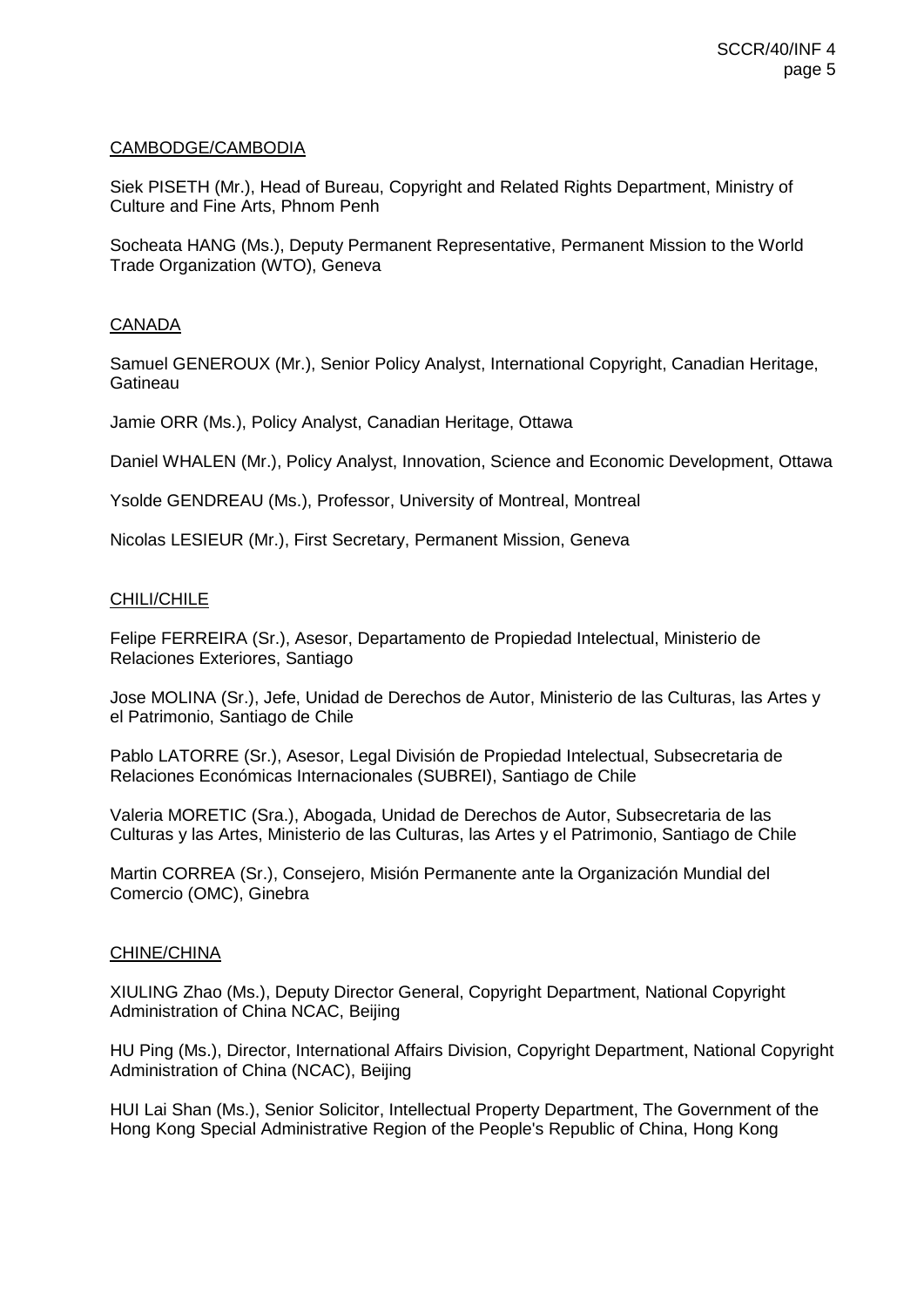TSE Ba Sai Elsie (Ms.), Assistant Director of Intellectual Property (Copyright), Intellectual Property Department, The Government of the Hong Kong Special Administrative Region of the People's Republic of China, Hong Kong

YAN Bo (Mr.), Counselor, Copyright Department, National Copyright Administration of China (NCAC), Beijing

ZHANG Wenlong (Mr.), Program Officer, International Affairs Division, Copyright Department, National Copyright Administration of China (NCAC), Beijing

## COLOMBIE/COLOMBIA

Carolina ROMERO ROMERO (Sra.), Directora General, Dirección General, Dirección Nacional de Derecho de Autor de Colombia, Bogotá, D.C.

Julián David RIÁTIGA IBÁÑEZ (Sr.), Subdirector, Subdirección De Capacitación, Investigación y Desarrollo, Dirección Nacional de Derecho de Autor de Colombia, Bogotá, D.C.

Carlos Alfredo RODRÍGUEZ MARTÍN (Sr.), Abogado Oficina Asesora, Oficina Asesora, Dirección Nacional de Derecho de Autor de Colombia, Bogotá D.C.

Yesid Andres SERRANO ALARCÓN (Sr.), Tercer Secretario, Misión Permanente, Ginebra

## COSTA RICA

Catalina DEVANDAS (Sra.), Embajadora, Representante, Misión Permanente, Ginebra

Gabriela MURILLO DURAN (Sra.), Coordinadora de la Asesoría Legal, Registro de Propiedad Intelectual, Ministerio de Justicia, San José

Alexander PENARANDA (Sr.), Minister Counsellor, Misión Permanente, Ginebra

#### CROATIE/CROATIA

Daniela KUŠTOVIĆ KOKOT (Ms.), Senior Legal Adviser for Enforcement and Copyright and Related Rights, Section for Copyright and Related Rights and for Enforcement of Intellectual Property Rights, State Intellectual Property Office (SIPO), Zagreb

Jelena SECULIC (Ms.), Legal Adviser, Section for Copyright and Related Rights and for Enforcement of Intellectual Property Rights, State Intellectual Property Office (SIPO), Zagreb

#### CUBA

William DIAZ (Sr.), Consejero, Misión Permanente, Ginebra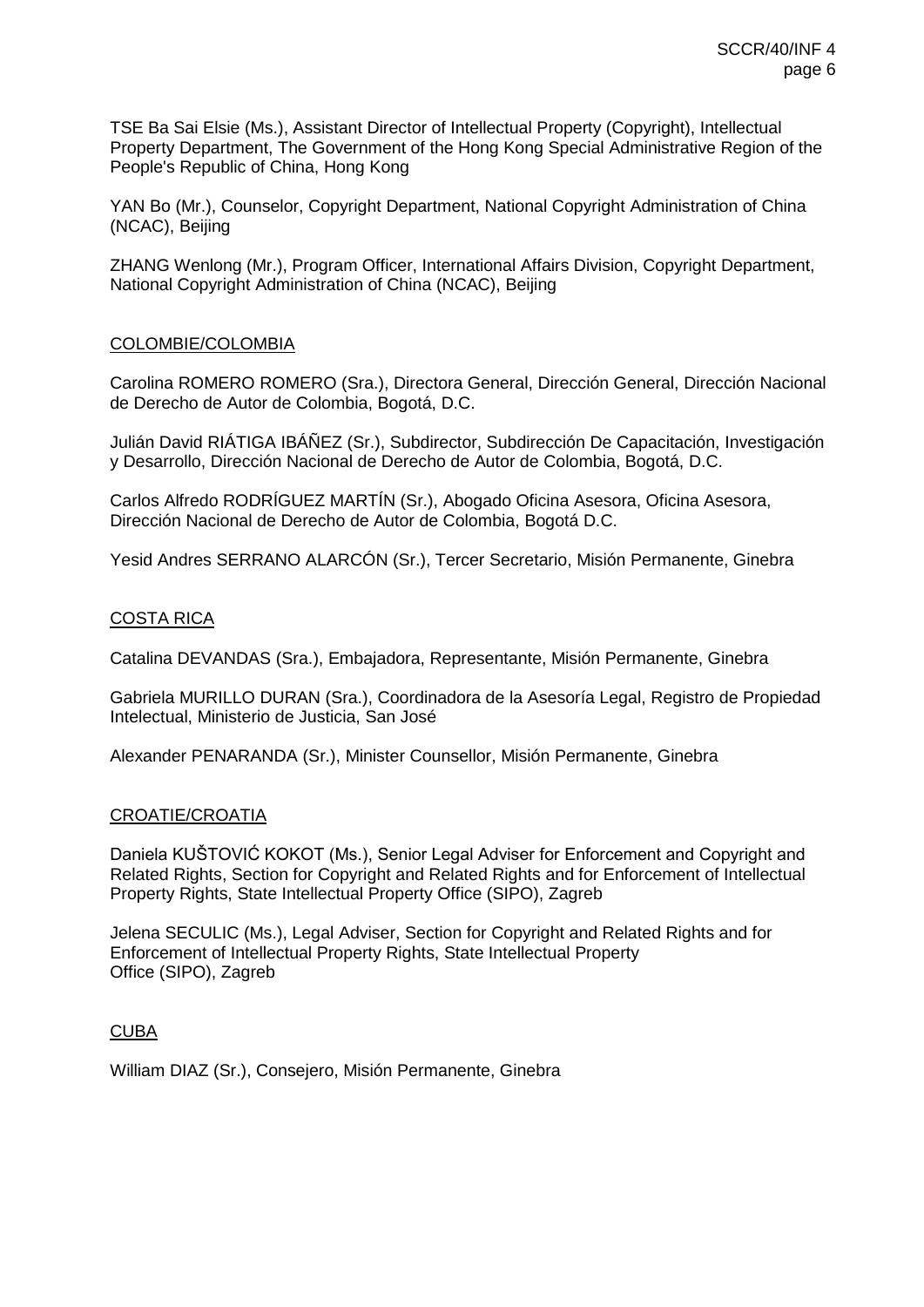# **DJIBOUTI**

Kadra AHMED HASSAN, Ambassadrice extraordinaire et plénipotentiaire, Représentante permanente, Mission Permanente, Genève

# ÉGYPTE/EGYPT

Ahmed Ibrahim MOHAMED (Mr.), Second Secretary, Permanent Mission, Geneva

# EL SALVADOR

Diana HASBUN (Sra.), Ministra Consejera, Misión Permanente, Ginebra

## ÉMIRATS ARABES UNIS/UNITED ARAB EMIRATES

Shaima AL-AKEL (Ms.), International Organizations Executive, Permanent Mission to the World Trade Organization (WTO), Geneva

Abdelsalam AL ALI (Mr.), Director, Permanent Mission, Geneva

## ÉQUATEUR/ECUADOR

Santiago CEVALLOS MENA (Sr.), Director General, Servicio Nacional de Derechos Intelectuales, Quito

Ramiro RODRIGUEZ (Sr.), Director Nacional de Derecho de Autor y Derechos Conexos, Dirección Nacional de Derecho de Autor, Servicio Nacional de Derechos Intelectuales, Quito

Heidi VÁSCONES (Sra.), Tercer Secretario, Misión Permanente, Ginebra

#### ESPAGNE/SPAIN

Carlos GUERVÓS MAÍLLO (Sr.), Subdirector General de Propiedad Intelectual, Secretaría General de Cultura, Ministerio de Cultura y Deporte, Madrid

Juan José LUEIRO GARCIA (Sr.), Consejero, Misión Permanente, Ginebra

Rosa ORIENT QUILIS (Sra.) Oficial, Misión Permanente, Ginebra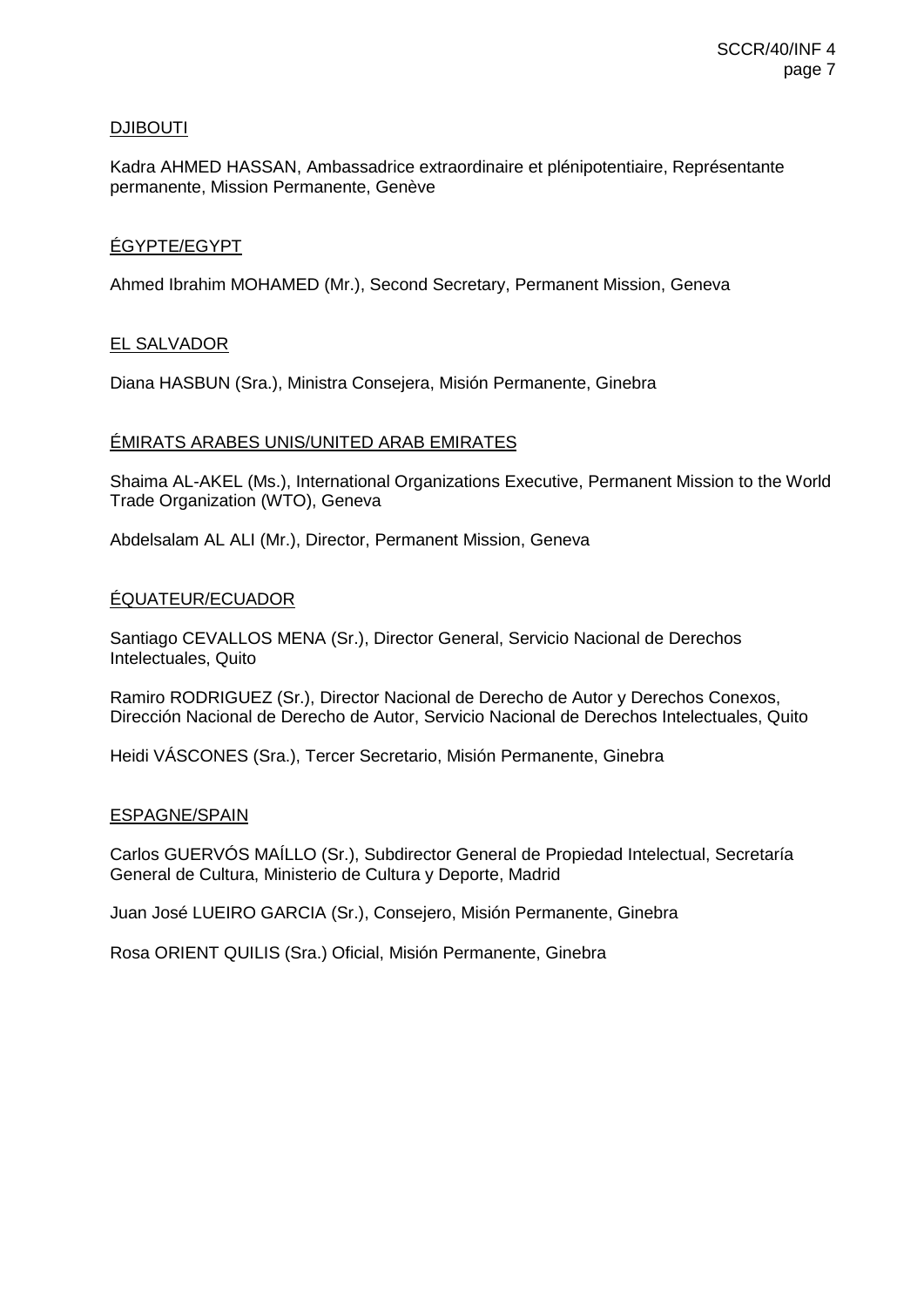# ÉTATS-UNIS D'AMÉRIQUE/UNITED STATES OF AMERICA

Michael SHAPIRO (Mr.), Senior Counsel, United States Patent and Trademark Office, Alexandria, Virginia

Molly STECH (Ms.), Attorney Advisor, Office of Policy and International Affairs, United States Patent and Trademark Office, Alexandria, Virginia

Nancy WEISS (Ms.), General Counsel, Institute of Museum and Library Services, Washington, D.C.

Brian YEH (Mr.), Attorney-Advisor, Office of Policy and International Affairs, United States Patent and Trademark Office, United States Department of Commerce, Alexandria, Virginia

Kimberley ISBELL (Ms.), Deputy Director of Policy and International Affairs, U.S. Copyright Office, Washington

Andrew PEGUES (Mr.), Attorney-Advisor, International Bureau, Federal Communications Commission, Washington, D.C.

Lauren HUOT (Ms.), Economic and Commercial Officer, Office of Intellectual Property Enforcement, Bureau of Economic and Business Affairs, Department of State, Washington, DC

Marina LAMM (Ms.), Intellectual Property Attaché, Permanent Mission, Geneva

Yasmine FULENA (Ms.), Intellectual Property Advisor, Geneva

#### ÉTHIOPIE/ETHIOPIA

Ermias HAILEMARIAM (Mr.), Director General, Ethiopian Intellectual Property Office, Addis Ababa

Nassir Nuru RESHID (Mr.), Director, Copyright Department, Copyright, Ethiopian Intellectual Office, Addis Ababa

Tebikew ALULA (Mr.), Third Secretary, Permanent Mission, Geneva

#### FÉDÉRATION DE RUSSIE/RUSSIAN FEDERATION

Ekaterina DEMIDOVA (Ms.), Deputy Head of Division, Legal Department, The Ministry of Culture of the Russian Federation, Moscow

Daria BIRYUKOVA (Ms.), Senior Specialist, Multilateral Cooperation Division, International Cooperation, Rospatent, Moscow

Viktoria SAVINA (Ms.), Associate Professor, Russian State Academy of Intellectual Property, Rospatent, Moscow

Anton GURKO (Mr.), Expert, Russian State Academy of Intellectual Property, Rospatent, Moscow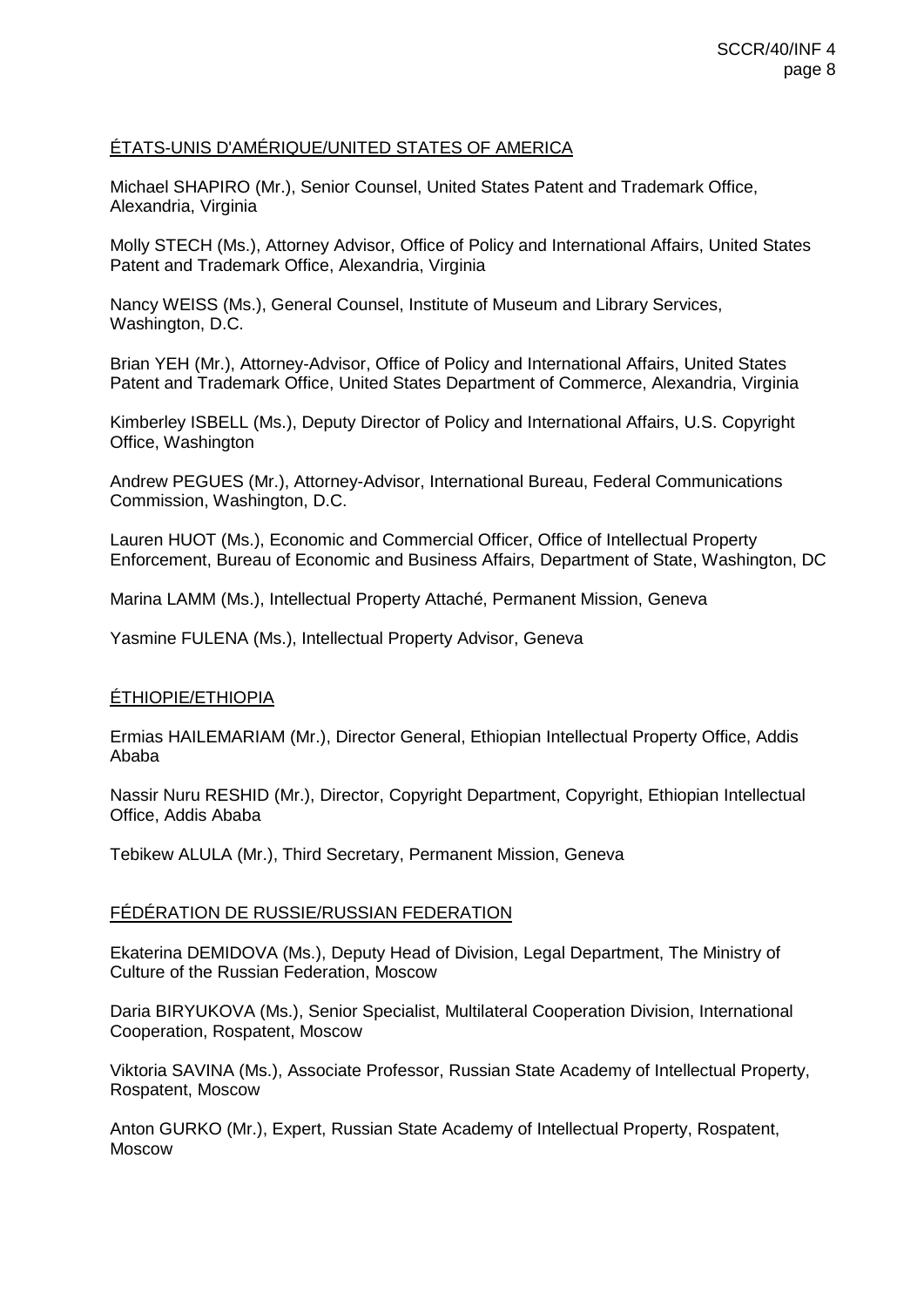Maria RYAZANOVA (Ms.), First Secretary, Permanent Mission, Geneva

### FINLANDE/FINLAND

Anna VUOPALA (Ms.), Government Counsellor, Copyright and Audiovisual Policy, Education and Culture, Helsinki

Jukka LIEDES (Mr.), Special Adviser to the Government, Helsinki

Vilma PELTONEN (Ms.), First Secretary, Geneva, Permanent Mission, Geneva

## FRANCE

Amélie GONTIER (Mme), adjointe à la chef, Bureau de la propriété intellectuelle, Service des affaires juridiques et internationales, Ministère de la culture et de la communication, Paris

Josette HERESON (Mme), conseillère politique, Mission permanente, Genève

## GABON

Edwige KOUMBY MISSAMBO (Mme), premier conseiller, Mission permanente, Genève

## GÉORGIE/GEORGIA

Tamar MTCHEDLIDZE (Ms.), Acting Head, International Relations Department, National Intellectual Property Center of Georgia SAKPATENTI, Mtskheta

Ketevan KILADZE (Ms.), Head of Legal Department, Tbilisi

#### GHANA

Cynthia ATTUQUAYEFIO (Ms.), Minister-Counsellor, Permanent Mission, Geneva

# GRÈCE/GREECE

Evangelia VAGENA (Ms.), Director, Hellenic Copyright Organization (HCO), Ministry of Culture and Sports, Athens

Evanthia Maria MOUSTAKA (Ms.), Jurist, Legal Department, Hellenic Copyright Organization (HCO), Ministry of Culture and Sports, Athens

Maria-Daphne PAPADOPOULOU (Ms.), Head, Legal Department, Hellenic Copyright Organization (HCO), Ministry of Culture and Sports, Athens

Leonidas HARITOS (Mr.), First Counsellor, Permanent Mission, Geneva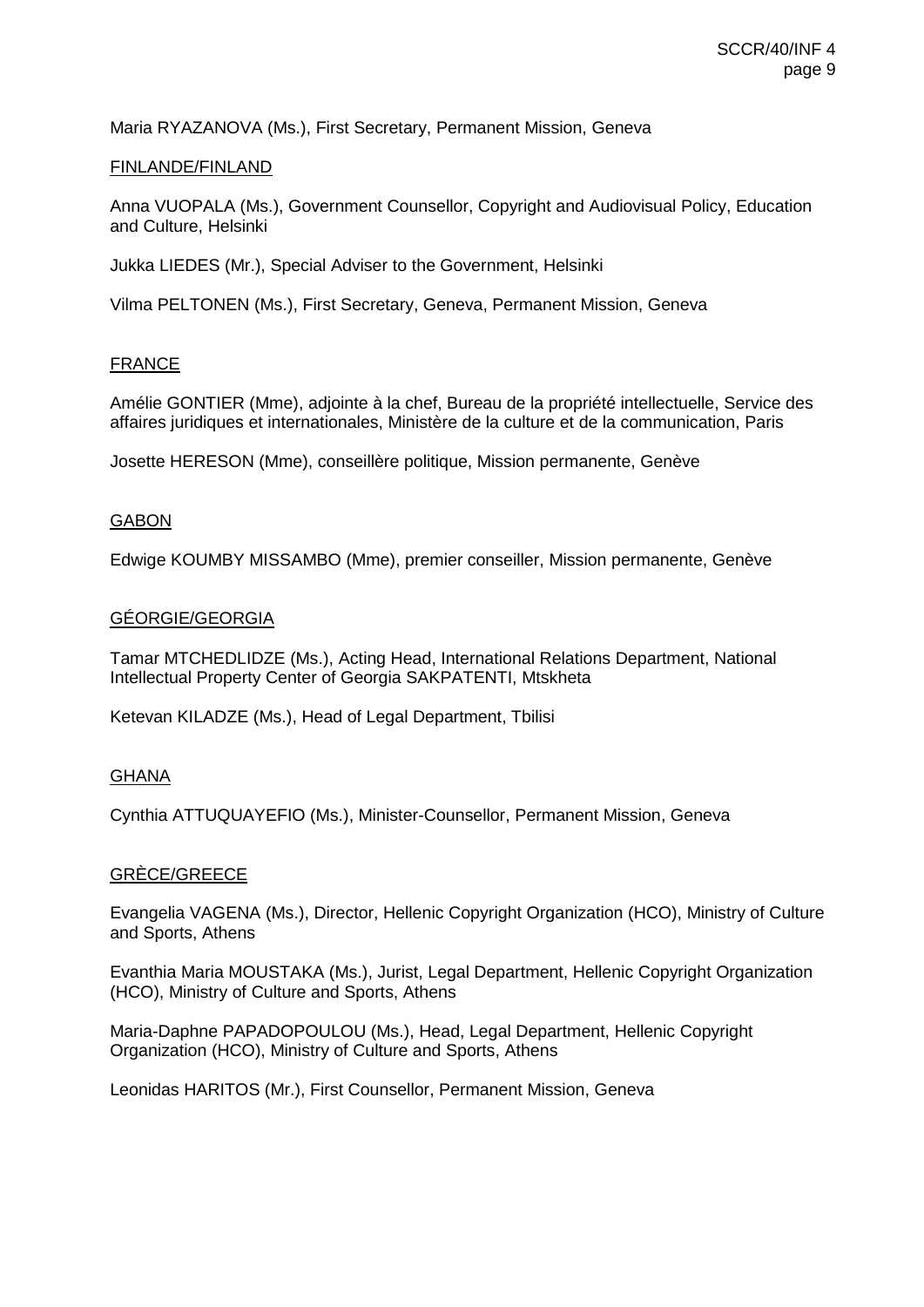# GUATEMALA

Claudia BERG (Sra.), Viceministra, Viceministerio de Asuntos Registrales, Ministerio de Economía, Guatemala

Luis FERNANDO VILLEGAS NEGREROS (Sr.), Registro de la Propiedad Intelectual de Guatemala, Ministerio de Economía, Guatemala

Silvia Leticia GARCIÁ HERNÁNDEZ (Sra.), Encargada, Departamento de Derecho de Autor y Derechos Conexos, Registro de la Propiedad Intelectual de Guatemala, Ministerio de Economía, Guatemala

Flor Maria GARCÍA DIAZ (Sra.), Consejera, Misión Permanente, Ginebra

## HONGRIE/HUNGARY

Peter MUNKACSI (Mr.), Senior Adviser, Department for Competition, Consumer Protection and Intellectual Property, Ministry of Justice, Budapest

Flora Anna GUBICZ (Ms.), Legal Officer, International Copyright Section, Hungarian Intellectual Property Office, Budapest

Peter LABODY (Mr.), Head of Department, Copyright Department, Hungarian Intellectual Property Office, Budapest

Adrienn TIMAR (Ms.), Legal Officer, International Copyright Section, Hungarian Intellectual Property Office, Budapest

#### INDE/INDIA

Hoshiar SINGH (Mr.), Registrar, Copyright Office, New Delhi

Animesh CHOUDHURY (Mr.), Second Secretary, Permanent Mission, Geneva

Sanjiv LAYEK (Mr.), Executive Secretary, World Association for Small and Medium Enterprises (WASME), New Delhi

#### INDONÉSIE/INDONESIA

Fitria WIBOWO (Ms.), Deputy Director for Trade Dispute Settlement and Intellectual Property, Directorate of Trade, Commodity, and Intellectual Property, Ministry of Foreign Affairs of the Republic of Indonesia, Jakarta

Agung DAMARSASONGKO (Mr.), Head of Legal Services Division, Directorate of Copyright and Industrial Design, Directorate General of Intellectual Property, Ministry of Foreign Affairs of the Republic of Indonesia, Jakarta

Reyhan Savero PRADIETYA (Mr.), Trade Dispute Settlement and Intellectual Property Officer, Directorate of Trade, Commodity, and Intellectual Property, Ministry of Foreign Affairs of the Republic of Indonesia, Jakarta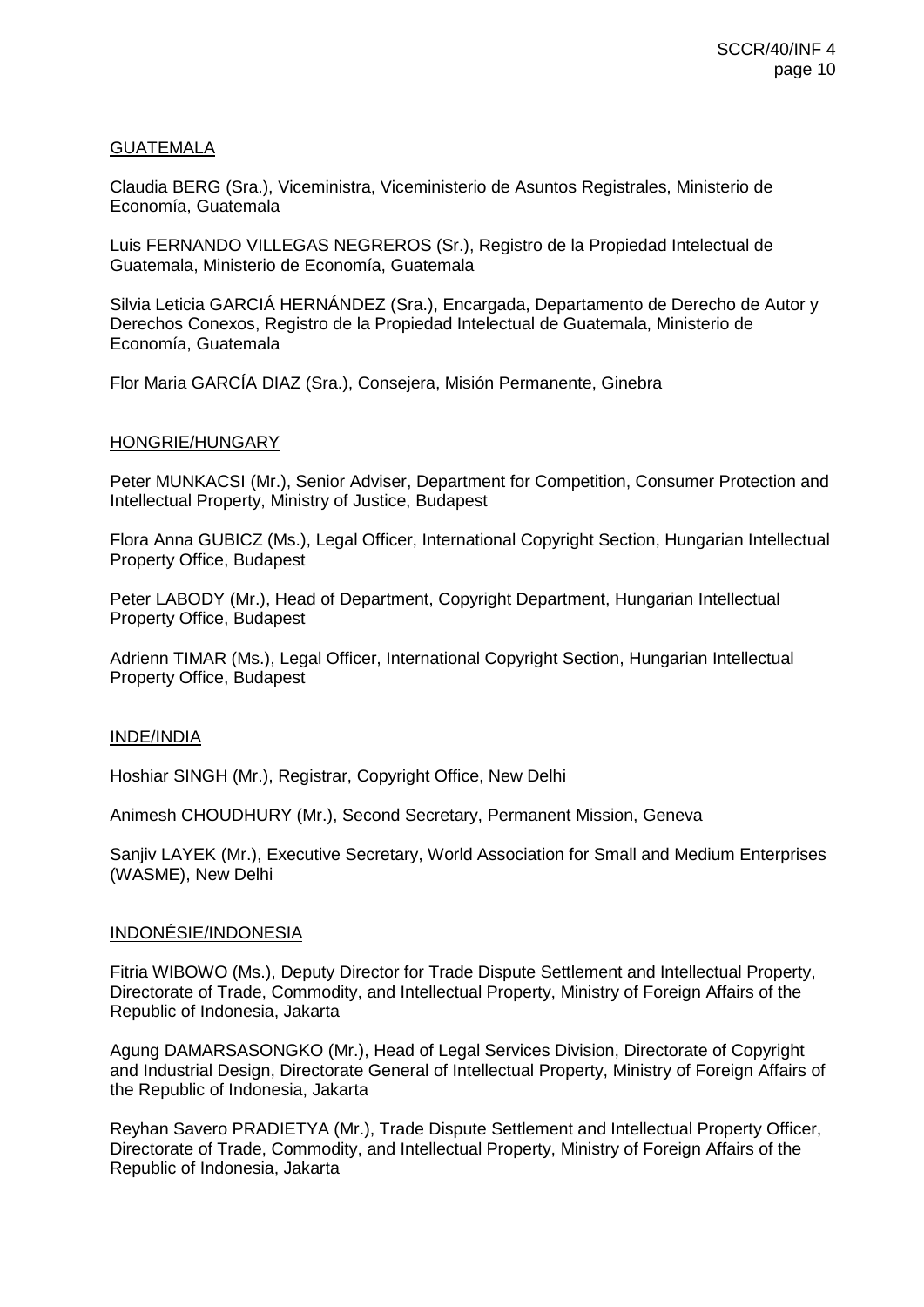Indra ROSANDRY (Mr.), Minister Counsellor, Permanent Mission of the Republic of Indonesia in Geneva, Geneva

Ditya Agung NURDIANTO (Mr.), Counsellor, Permanent Mission of the Republic of Indonesia in Geneva, Geneva

Erry Wahyu PRASETYO (Mr.), Trade Disputes Settlements and Intellectual Property Officer, Directorate of Trade, Commodities and Intellectual Property, Ministry of Foreign Affairs, Jakarta

## IRAN (RÉPUBLIQUE ISLAMIQUE D')/IRAN (ISLAMIC REPUBLIC OF)

Reza DEHGHANI (Mr.), Counsellor, Permanent Mission, Geneva

Bahram HEIDARI (Mr.), Counsellor, Permanent Mission, Geneva

# IRAQ

Jaber Mohammed AL-JABERI (Mr.), Undersecretary, Ministry of Culture, Baghdad

## IRLANDE/IRELAND

Deborah BROWNE (Ms.), Higher Executive Officer, Intellectual Property Unit, Department of Business, Enterprise and Innovation, Dublin

Patricia MOLLAGHAN (Ms.), Executive Officer, Intellectual Property Unit, Department of Business, Enterprise and Innovation, Kilkenny

Eamonn BALMER (Mr.), Assistant Principal, Intellectual Property Unit, Department of Business, Enterprise and Innovation, Ireland, Dublin

Egerton LAURA (Ms.), Administrative Officer, Intellectual Property Unit, Department of Business, Enterprise and Innovation, Dublin

#### ISRAËL/ISRAEL

Ayelet FELDMAN (Ms.), Adviser, Intellectual Property Department, Ministry of Justice, Jerusalem

Howard POLINER (Mr.), Head, Intellectual Property Department, Ministry of Justice, Jerusalem

Tamara SZNAIDLEDER (Ms.), Adviser, Permanent Mission, Geneva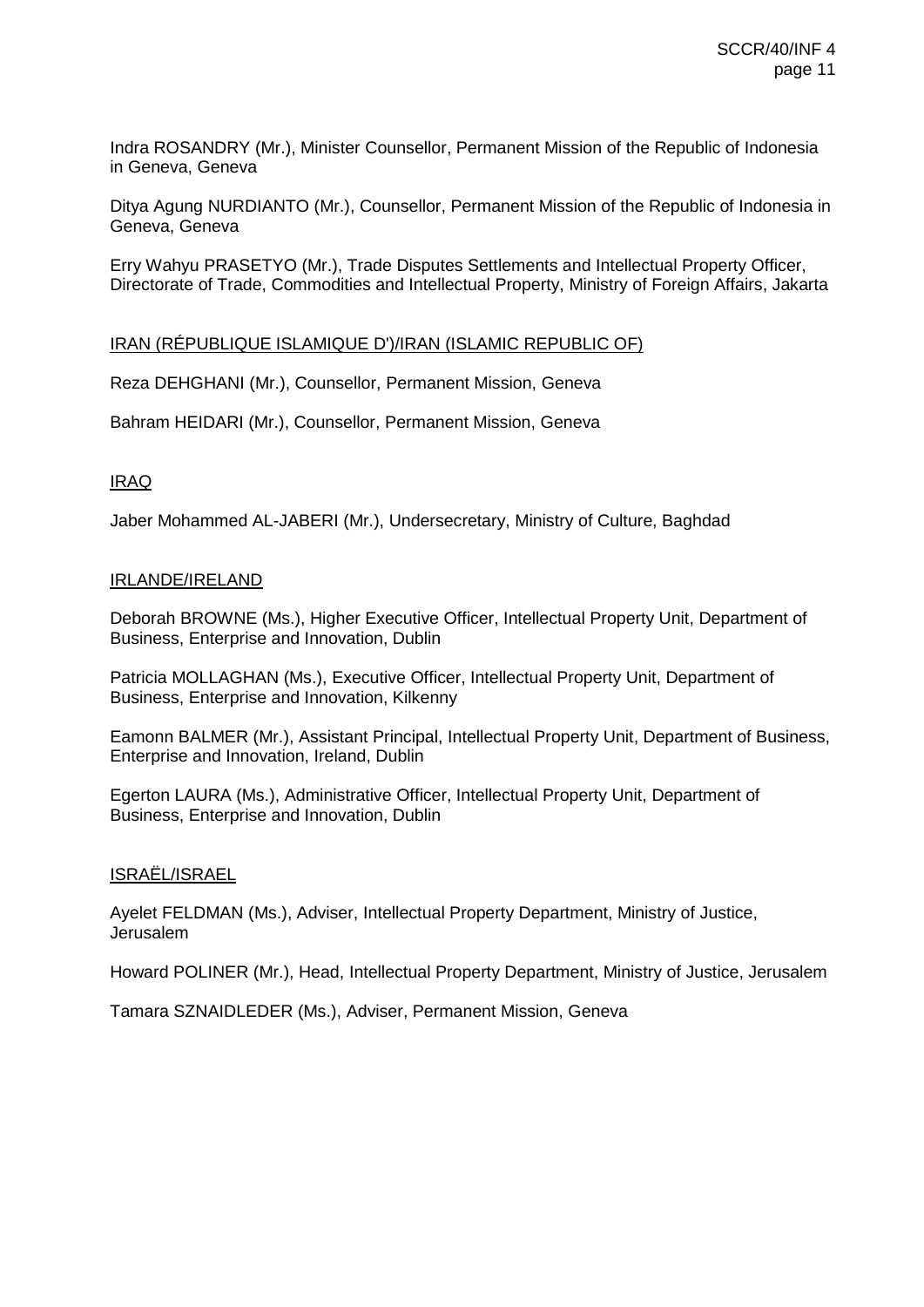# ITALIE/ITALY

Federico BAGNOLI ROSSI (Mr.), General Secretary, Rome

Basilio Antonio TOTH (M.), Counsellor, Ministry of Foreign Affairs and International Cooperation, Rome

Vittorio RAGONESI (M.), Expert, Copyright, Ministry of Culture, Rome

# JAMAÏQUE/JAMAICA

Craig DOUGLAS (Mr.), Minister Counsellor, Permanent Mission of Jamaica, Geneva

# JAPON/JAPAN

Yuriko SEKI (Ms.), Director, Office for International Copyrights, Copyright Division, Agency for Cultural Affairs, Tokyo

Takahisa NISHIOKA (Mr.), Deputy Director, Intellectual Property Affairs Division, Ministry of Foreign Affairs, Tokyo

Yusuke OKUDA (Mr.), Deputy Director, Office for International Copyrights, Copyright Division, Agency for Cultural Affairs, Tokyo

Kosuke TERASAKA (Mr.), First Secretary, Permanent Mission of Japan to the International Organizations in Geneva, Geneva

# KAZAKHSTAN

Саят ШИДЕРБЕКОВ (Mr.), Deputy Head of Division, Division on Copyright, National Institute of Intellectual Property (KAZPATENT), Ministry of Justice, Nur-Sultan

Алия НУРАХМЕТОВА (Ms.), Chief Expert, Division on Copyright, National Institute of Intellectual Property (KAZPATENT), Ministry of Justice, Nur-Sultan

Daniyar KAKIMOV (Mr.), Chief Specialist, International Law and Cooperation Division, National Institute of Intellectual Property (KAZPATENT), Ministry of Justice, Nur-Sultan

РАУШАН АВВАЛОВА (Ms.), Head, Division on Copyright, National Institute of Intellectual Property (KAZPATENT), Ministry of Justice, Nur-Sultan

Aibek OMAROV (Mr.), Deputy Head of Division, International Law and Cooperation Division, National Institute of Intellectual Property (KAZPATENT), Ministry of Justice, Nur-Sultan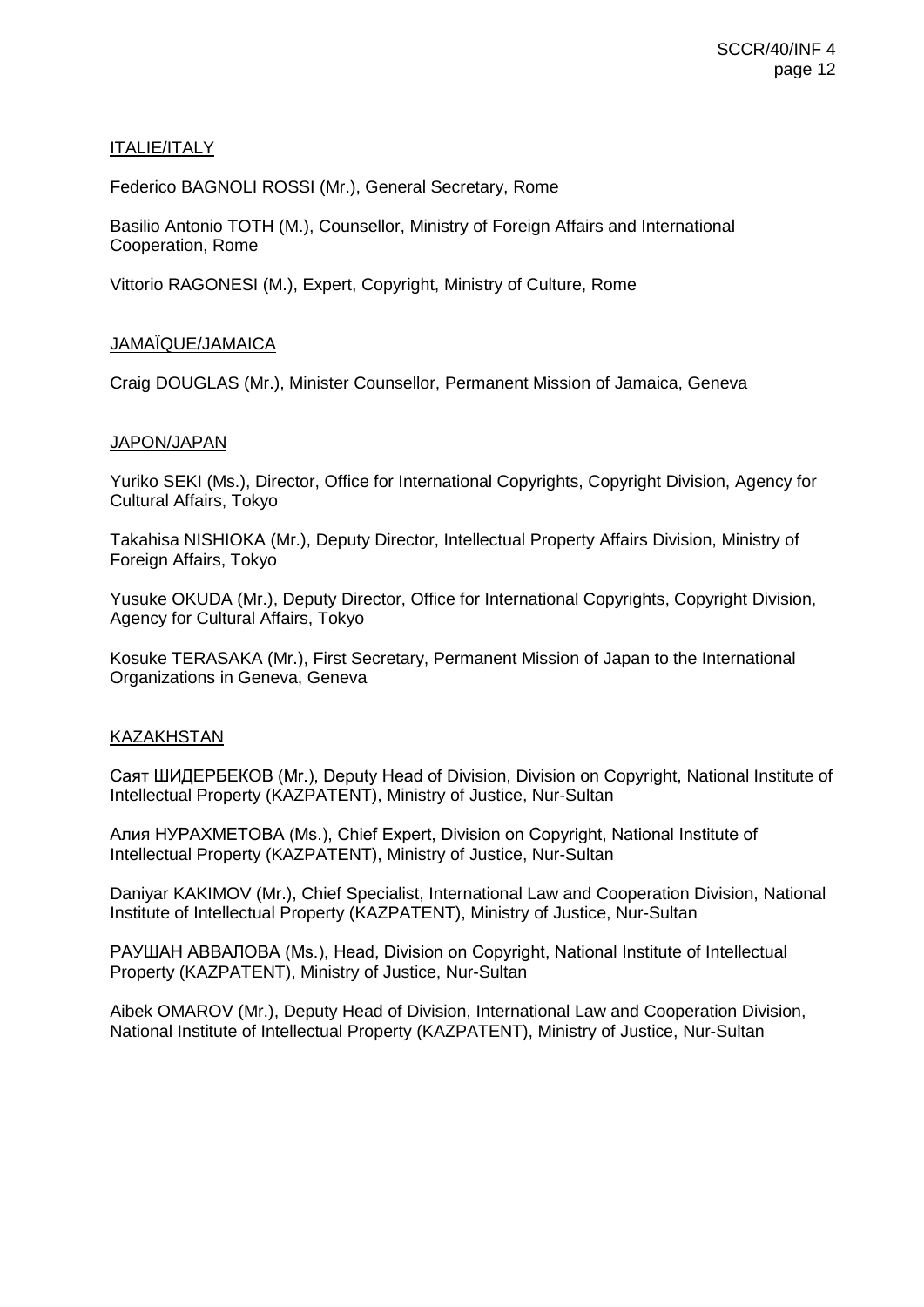# KENYA

Morara George NYAKWEBA (Mr.), Deputy Executive Director, Kenya Copyright Board, Office of the Attorney General and Department of Justice, Nairobi

Hezekiel OIRA (Mr.), Legal Advisor, Kenya Copyright Board (KECOBO), Nairobi

Dennis MUHAMBE (Mr.), Minister Consellor, Permanent Mission, Geneva

## KIRGHIZISTAN/KYRGYZSTAN

Cholpon ACMATOVA (Ms.), Management of Author's Law and References, Instruction Department of Inspection, State Service Intellectual Property and Innovation Department, Bishkek

Talant KONOKBAEV (Mr.), State Secretary, State Service Intellectual Property and Innovation Department, Bishkek

#### KOWEÏT/KUWAIT

Rasha AL-SABAH (Ms.), General Manager, Copyright, National Library of Kuwait, Kuwait

Anwar ALDHAMER (Ms.), Head of External Communication, Copyright, National Library of Kuwait, Kuwait

Abdulaziz TAQI (Mr.), Commercial Attaché, Permanent Mission, Geneva

#### LESOTHO

Mmari MOKOMA (Mr.), Counselor, Permanent Mission, Geneva

#### LETTONIE/LATVIA

Ilona PETERSONE (Ms.), Head, Copyright Unit, Ministry of Culture, Riga

Linda ZOMMERE (Ms.), Senior Legal Advisor, Copyright Unit, Ministry of Culture, Riga

Dace CILDERMANE (Ms.), Counsellor, Permanent Mission, Geneva

#### LITUANIE/LITHUANIA

Rasa SVETIKAITE (Ms.), Justice and Intellectual Property Attaché, Permanent Mission, Geneva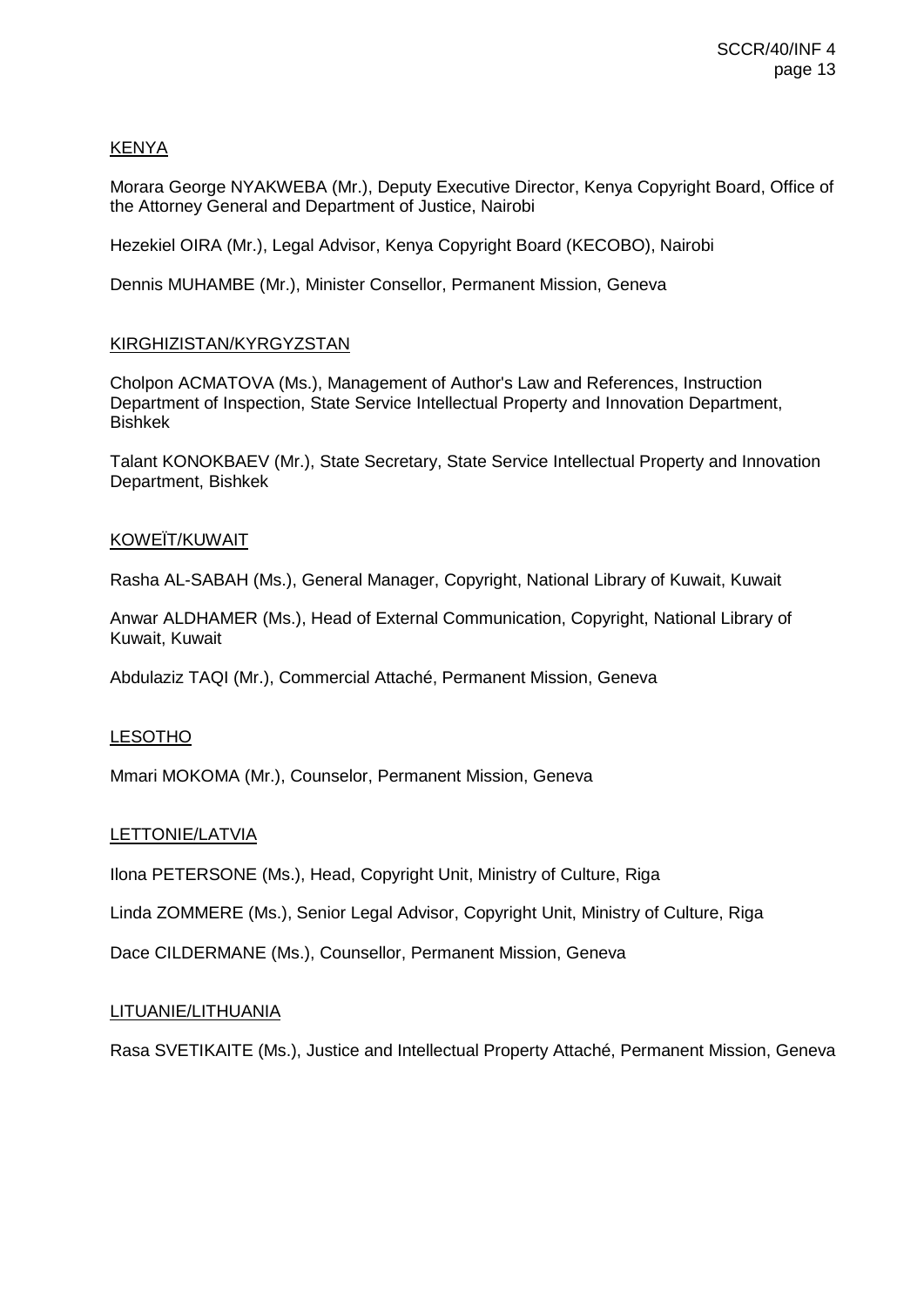## MACÉDOINE DU NORD/NORTH MACEDONIA

Luljeta DEARI (Ms.), Adviser of the Director, State Office of Industrial Property, Skopje

Dardan SULEJMANI (Mr.), Adviser, State Office of Industrial Property, Skopje

## MADAGASCAR

Andriamiharimanana HAJA RANJARIVO (M.), directeur, Office malagasy du droit d'auteur, Ministère de la Communication et de la Culture (OMDA)

## MALAISIE/MALAYSIA

Rashidah SHEIKH KHALID (Ms.), Director of Copyright, Copyright Division, Intellectual Property Corporation of Malaysia MyIPO, Kuala Lumpur

Pathma KRISHNAN (Ms.), Regional Coordinator Asia Pacific, Kuala Lumpur

Abdul Latif MOHD SYAUFIQ (Mr.), Assistant Director, Copyright Division, Intellectual Property Organization of Malaysia, Kuala Lumpur

Dhiya DURANI ZULKEFLEY (Ms.), Assistant Director, Policy and International Affairs Division, Intellectual Property Corporation of Malaysia (MYIPO), Kuala Lumpur

Nur Azureen MOHD PISTA (Ms.), First Secretary, Permanent Mission, Geneva

# MALAWI

Dora MAKWINJA (Ms.), Executive Director, Copyright Society of Malawi (COSOMA), Lilongwe

#### MALTE/MALTA

Nicoleta CROITORU-BANTEA (Ms.), Political Officer, Permanent Mission, Geneva

#### MAROC/MOROCCO

Khalid DAHBI (M.), conseiller, Mission permanente, Genève

#### MEXIQUE/MEXICO

Marco Antonio MORALES MONTES (Sr.), Encargado Del Despacho, Instituto Nacional del Derecho de Autor (INDAUTOR), Ciudad de México

María del Pilar ESCOBAR BAUTISTA (Sra.), Consejera, Misión Permanente, Ginebra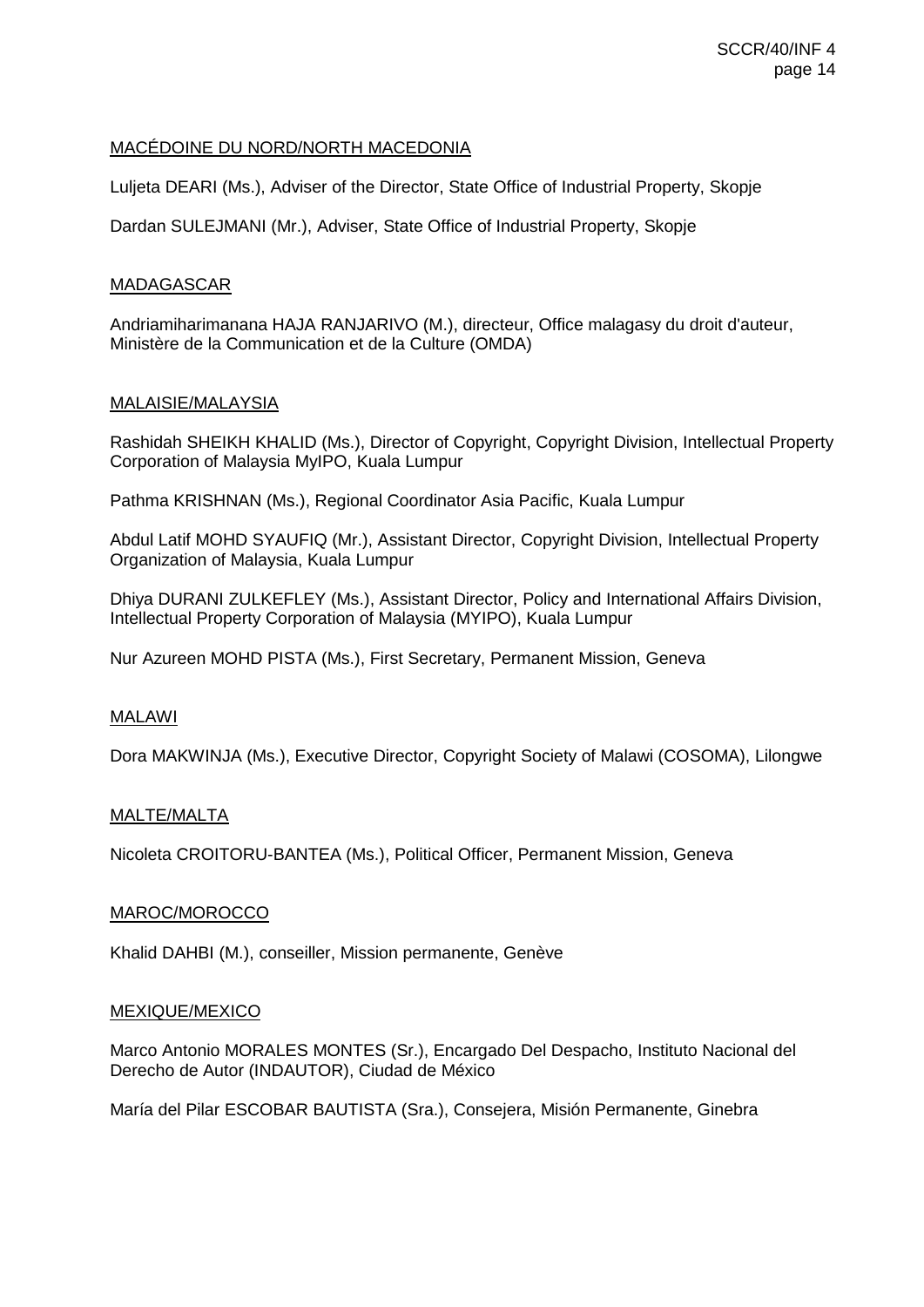## MONGOLIE/MONGOLIA

NomindarI BUMDORJ (Ms.), Expert, Copyright Division, Intellectual Property Office of Mongolia, Ulaanbaatar

Uugantsetseg GAITAV (Ms.), Expert, Copyright Division, Intellectual Property Office of Mongolia, Ulaanbaatar

Baterdene DAVAASAMBUU (Mr.), Head, Inspection Division, Copyright Division, Intellectual Property Office of Mongolia, Ulaanbaatar

Angar OYUN (Ms.), First Secretary, Permanent Mission, Geneva

## MYANMAR

Nwe Yee WIN (Ms.), Director, Intellectual Property Department, Ministry of Commerce, Nay Pyi Taw

Aung YI MAR (Ms.), First Secretary, Permanent Mission, Geneva

# NÉPAL/NEPAL

Uttam Kumar SHAHI (Mr.), Counselor, Permanent Mission, Geneva

Bhuwan PAUDEL (Mr.), Second Secretary, Permanent Mission, Geneva

#### NICARAGUA

María Fernanda GUTIÉRREZ GAITÁN (Sra.), Consejera, Propiedad Intelectual, Misión Permanente, Ginebra

#### OMAN

Hilda AL HINAI (Ms.), Deputy Permanent Representative to the World Trade Organization (WTO), Permanent Mission, Geneva

#### OUGANDA/UGANDA

Daniel BAITWABABO (Mr.), Senior Officer, Content Regulation, Industry Affairs and Content Development, Information, Communications and National Guidance, Kampala

Maria NYANGOMA (Ms.), Senior Registration Officer, Intellectual Property, Uganda Registration Services Bureau, Kampala

James Tonny LUBWAMA (Mr.), Manager, Patents and Industrial Designs, Uganda Registration Services Bureau, Kampala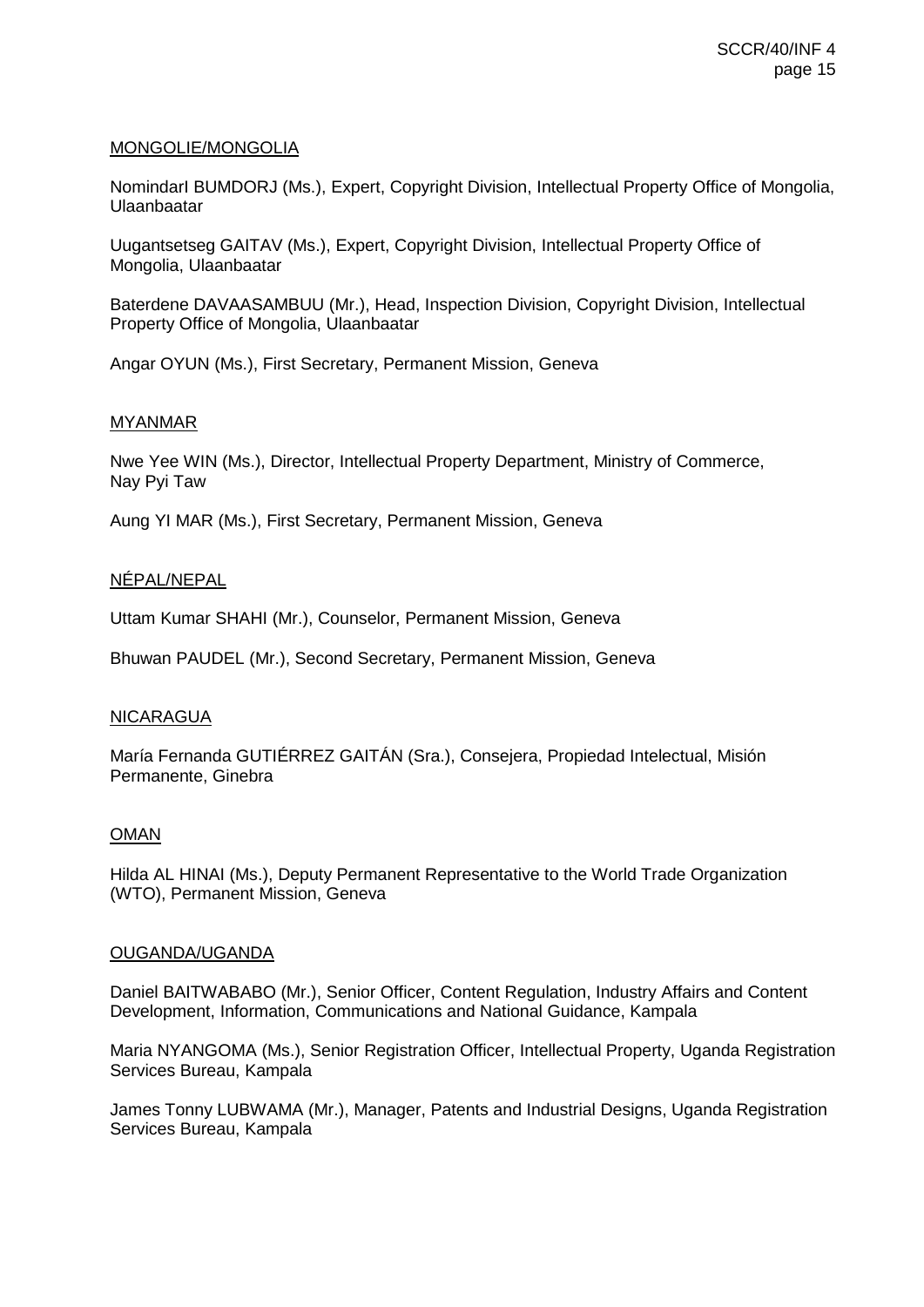Michael WABUGO (Mr.), Project Support Officer, Intellectual Property, Uganda Registration Services Bureau, Kampala

Abudu Sallam WAISWA (Mr.), Head, Legal Affairs, Uganda Communications Commission, Kampala

Mugarura Allan NDAGIJE (Mr.), Third Secretary, Permanent Mission, Geneva

# PAKISTAN

Muhammad Salman Khalid CHAUDHARY (Mr.), Third Secretary, Permanent Mission, Geneva

#### PANAMA

Alfredo SUESCUM (Sr.), Embajador, Representante Permanente, Misión Permanente ante la Organización Mundial del Comercio (OMC), Ginebra

Krizia Denisse MATTHEWS BARAHONA (Sra.), Representante Permanente Adjunta, Misión

Enrique NOEL (Sr.), *Director*, Derecho de Autor y Derechos Conexos, Ministro de Cultura, Panama

Carlos WYNTER (Sr.), Asesor, Derecho de Autor y Derechos Conexos, Ministro de Cultura, Panama

#### PARAGUAY

Oscar ELIZECHE LANDO (Sr.), Director General, Dirección General de Derecho de Autor y Derechos Conexos, Dirección Nacional de Propiedad Intelectual, Asuncion

Walter José CHAMORRO MILTOS (Sr.), Segundo Secretario, Misión Permanente, Ginebra

#### PÉROU/PERU

Rubén Isaías TRAJTMAN KIZNER (Sr.), Sub Director, Direccion de Derecho de Autor, Presidencia del Consejo de Ministros Indecopi, Lima

Cristóbal MELGAR PAZOS (Sr.), Ministro, Misión Permanente, Ginebra

#### PHILIPPINES

Emerson CUYO (Mr.), Director, Bureau of Copyright and Other Related Rights, Intellectual Property Office of the Philippines, Taguig City

Jeremy BAYARAS (Mr.), Attorney, Division Chief, Bureau of Copyright and Related Rights, Intellectual Property Office, Taguig City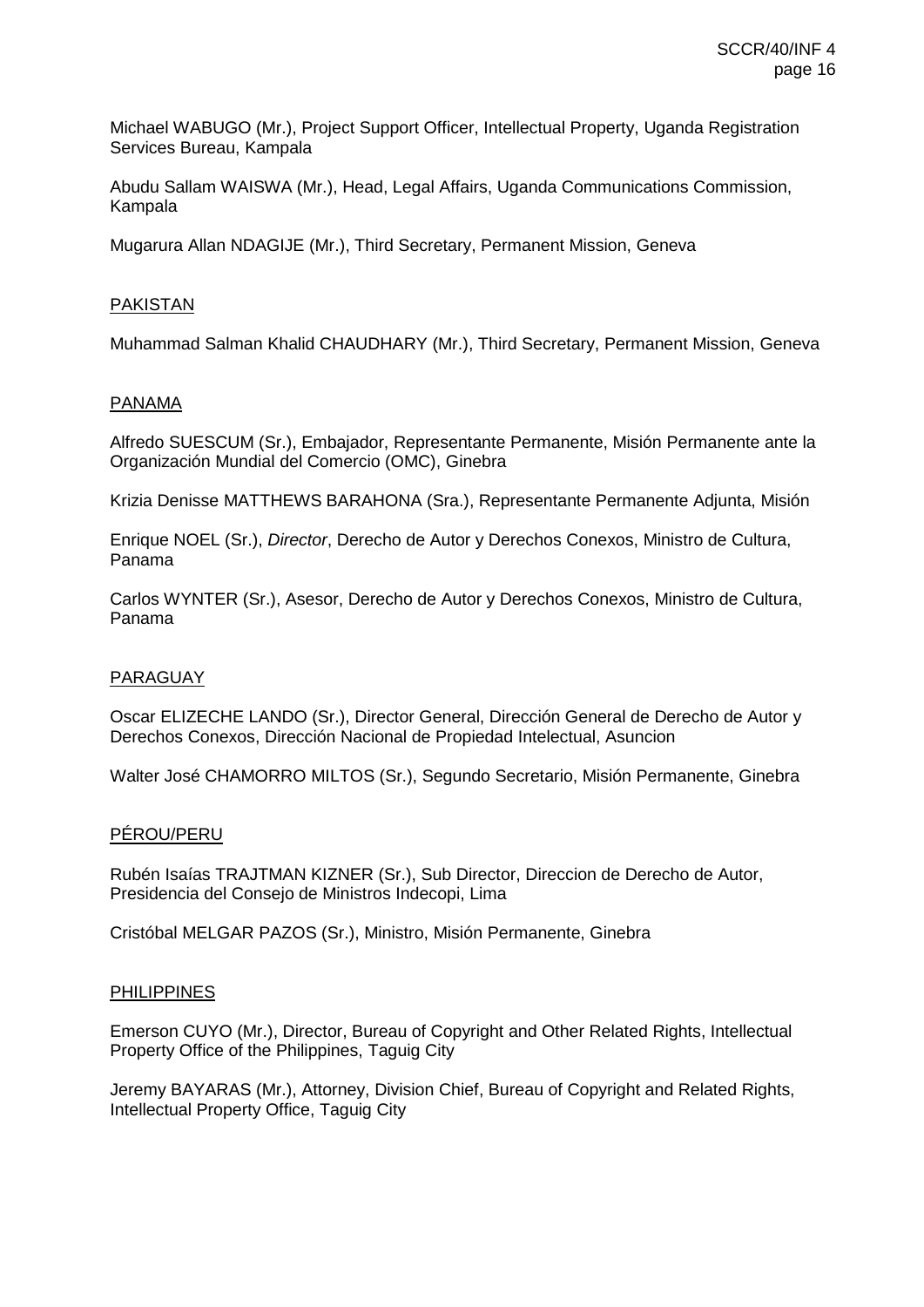Arnel TALISAYON (Mr.), First Secretary, Permanent Mission, Geneva

Jayroma BAYOTAS (Ms.), Attaché, Permanent Mission, Geneva

# POLOGNE/POLAND

Jacek BARSKI (Mr.), Head, Copyright Unit, Intellectual Property Department, Ministry of Culture and National Heritage, Warsaw

Marta SMETKOWSKA (Ms.), Civil Servant, Ministry of Culture and National Heritage, Warsaw

Agnieszka HARDEJ-JANUSZEK (Ms.), First Counsellor, Permanent Mission, Geneva

# PORTUGAL

Carlos Moura CARVALHO (Mr.), Legal Adviser, Ministry of Culture, Lisbon

Francisco SARAIVA (Mr.), First Secretary, Permanent Mission, Geneva

# QATAR

Saleh AL-MANA (Mr.), Director, Permanent Mission to the World Trade Organization (WTO), Geneva

Kassem FAKHROO (Mr.), Commercial Attaché, Permanent Mission, Geneva

# RÉPUBLIQUE ARABE SYRIENNE/SYRIAN ARAB REPUBLIC

Mohamadia ALNASAN (Ms.), Counsellor, Permanent Mission, Geneva

# RÉPUBLIQUE DE CORÉE/REPUBLIC OF KOREA

CHOI Young Jin (Ms.), Director, Cultural Trade and Cooperation Division, Copyright Bureau, Ministry of Culture, Sports and Tourism, Sejong

LEE Yoojin (Ms.), Deputy Director, Cultural Trade and Cooperation Division, Copyright Bureau, Ministry of Culture, Sports and Tourism, Sejong

KIM Se Chang (Mr.), Researcher, Korea Copyright Commission, Jinju

JEONG Yeonhui (Ms.), Judge, Changwon

KIM ChanDong (Mr.), Director, Korea Copyright Commission, Jinju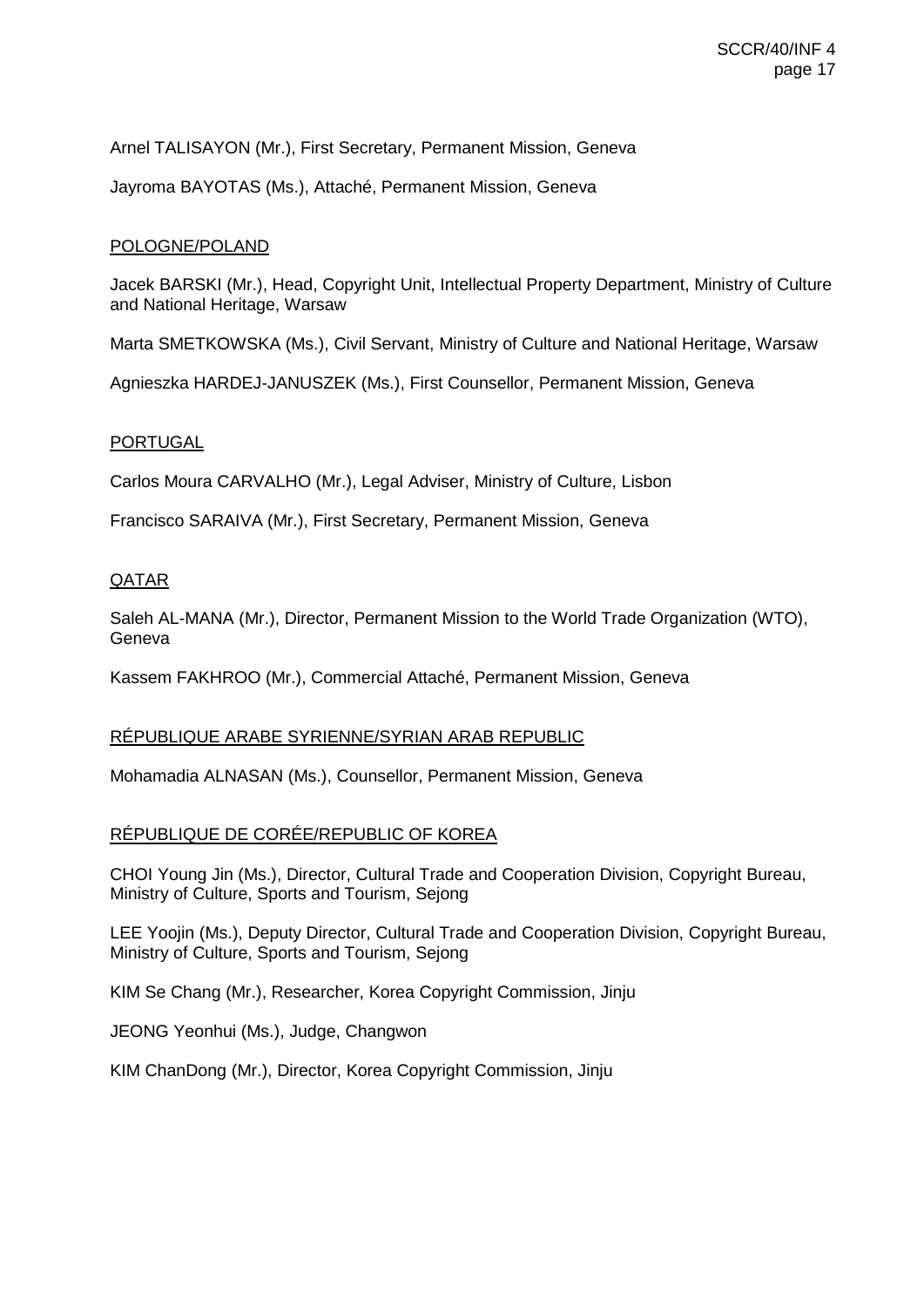PAK Yunseok (Mr.), Ph. D., Trade, Korea Copyright Commission, Jinju

PARK Siyoung (Mr.), Counsellor, Permanent Mission, Geneva

LYU Junghee (Ms.), Assistant Director, Ministry of Culture, Sports and Tourism, Seoul

## RÉPUBLIQUE DE MOLDOVA/REPUBLIC OF MOLDOVA

Rodica POPESCU (Ms.), Head of Department, Copyright Department, State Agency on Intellectual Property of the Republic of Moldova (AGEPI), Chisinau

Eugeniu RUSU (Mr.), Head, Office of the Director General, State Agency on Intellectual Property of the Republic of Moldova (AGEPI), Chisinau

## RÉPUBLIQUE DOMINICAINE/DOMINICAN REPUBLIC

José Rubén GONELL COSME (Sr.), Director General, Oficina Nacional de Derechos de Autor (ONDA), Ministerio de Industria, Comercio y Mipymes, Santo Domingo

José Gregorio CALDERON (Sr.), Encargado de Asuntos Internacionales, Oficina Nacional de Derechos de Autor (ONDA), Ministerio de Industria, Comercio y Mipymes, Santo Domingo

Yanira FERRY (Sra.), Asesora, Oficina Nacional de Derechos de Autor, Ministerio De Industria y Comercio, Santo Domingo

Carmen Virginia RODRIGUEZ (Sra.), Asistente de Asuntos Internacionales, Oficina Nacional de Derechos de Autor (ONDA), Ministerio de Industria, Comercio y Mipymes, Santo Domingo

Bernarda BERNARD, Consejero, Misión Permanente, Ginebra

#### RÉPUBLIQUE TCHÈQUE/CZECH REPUBLIC

Adéla FALADOVÁ (Ms.), Deputy Director, Copyright Department, Ministry of Culture, Prague

Petr FIALA (Mr.), Third Secretary, Permanent Mission, Geneva

#### ROUMANIE/ROMANIA

Cristian FLORESCU (Mr.), Head, International Relations Department, Romanian Copyright Office, Bucharest

Valeria FESTINESE (Ms.), Protection and Research Officer, Roma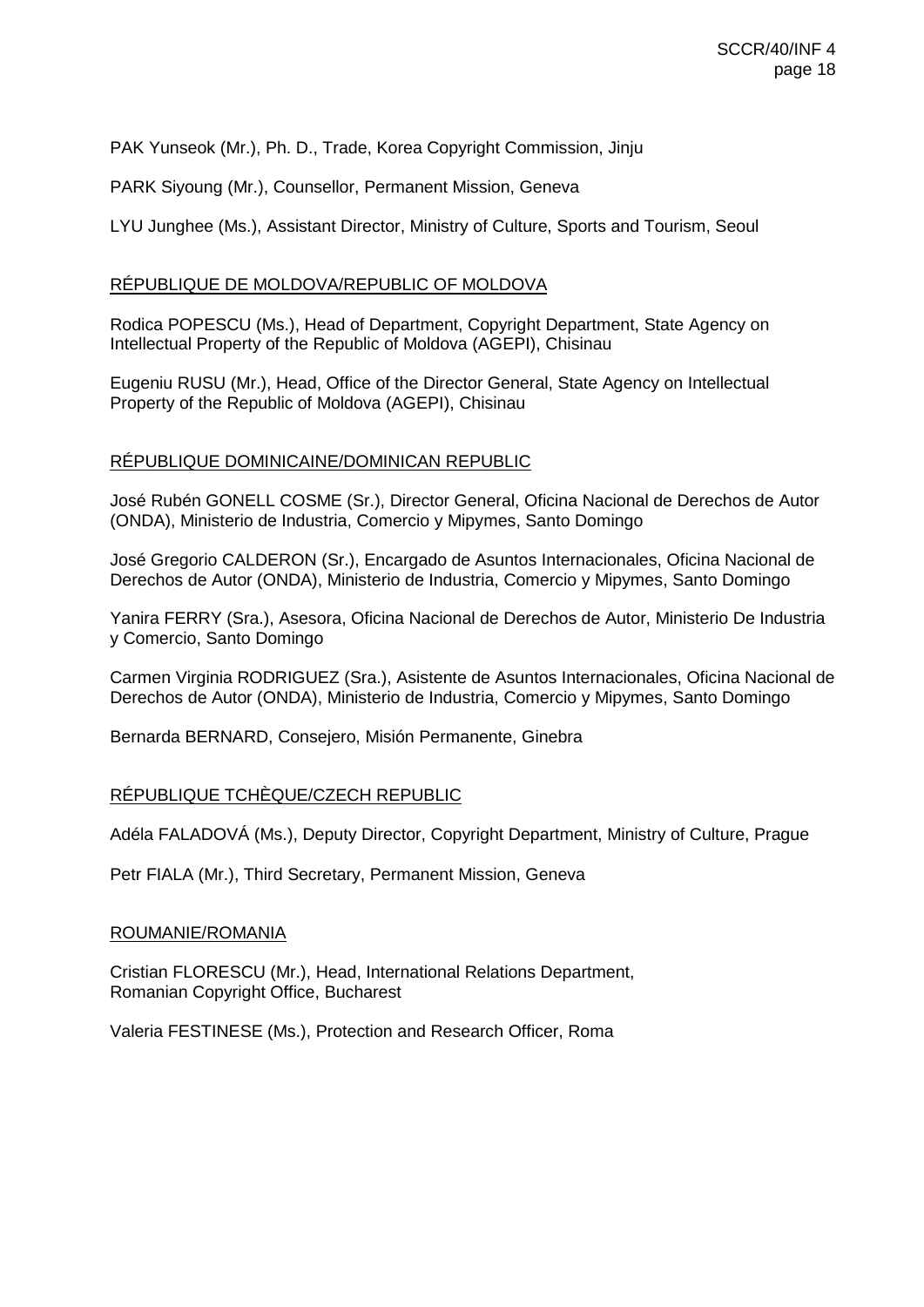# ROYAUME-UNI/UNITED KINGDOM

Robin STOUT (Mr.), Deputy Director of Copyright Policy, Intellectual Property Office, Newport

Rhian DOLEMAN (Ms.), Senior Policy Advisor, Copyright and IP Enforcement, UK Intellectual Property Office, Newport

Rhys HURLEY (Mr.), Senior Policy Advisor, Copyright Policy, Intellectual Property Office, Newport

Jan WALTER (Mr.), Senior Intellectual Property Adviser, UK Mission, Geneva

Neil COLLETT (Mr.), Head, International and Trade Copyright, Copyright and Intellectual Property Enforcement Directorate, Intellectual Property Office, Newport

Nancy PIGNATARO (Ms.), Intellectual Property Attaché, UK Mission, Geneva

Reema SELHI (Ms.), Legal and Policy Manager, London

## RWANDA

Marie-Providence UMUTONI HIBON (Ms.), Expert, Permanent Mission, Geneva

# SÉNÉGAL/SENEGAL

Aziz DIENG (M.), conseiller technique, Ministère de la culture et de la communication, Dakar

#### SERBIE/SERBIA

Branka TOTIC (Ms.), Assistant Director, Department for Copyright and Related Rights, International Cooperation and Education and Information, Intellectual Property Office of Serbia, Belgrade

Andrej STEFANOVIC (Mr.), Attaché, Ministry of Foreign Affairs of the Republic of Serbia, Permanent Mission of the Republic of Serbia to the UNOG, Geneva

#### SIERRA LEONE

Lansana GBERIE (Mr.), Ambassador, Permanent Representative, Geneva

Essate WELDEMICHAEL (Ms.), Assistant, Permanent Mission, Geneva, Switzerland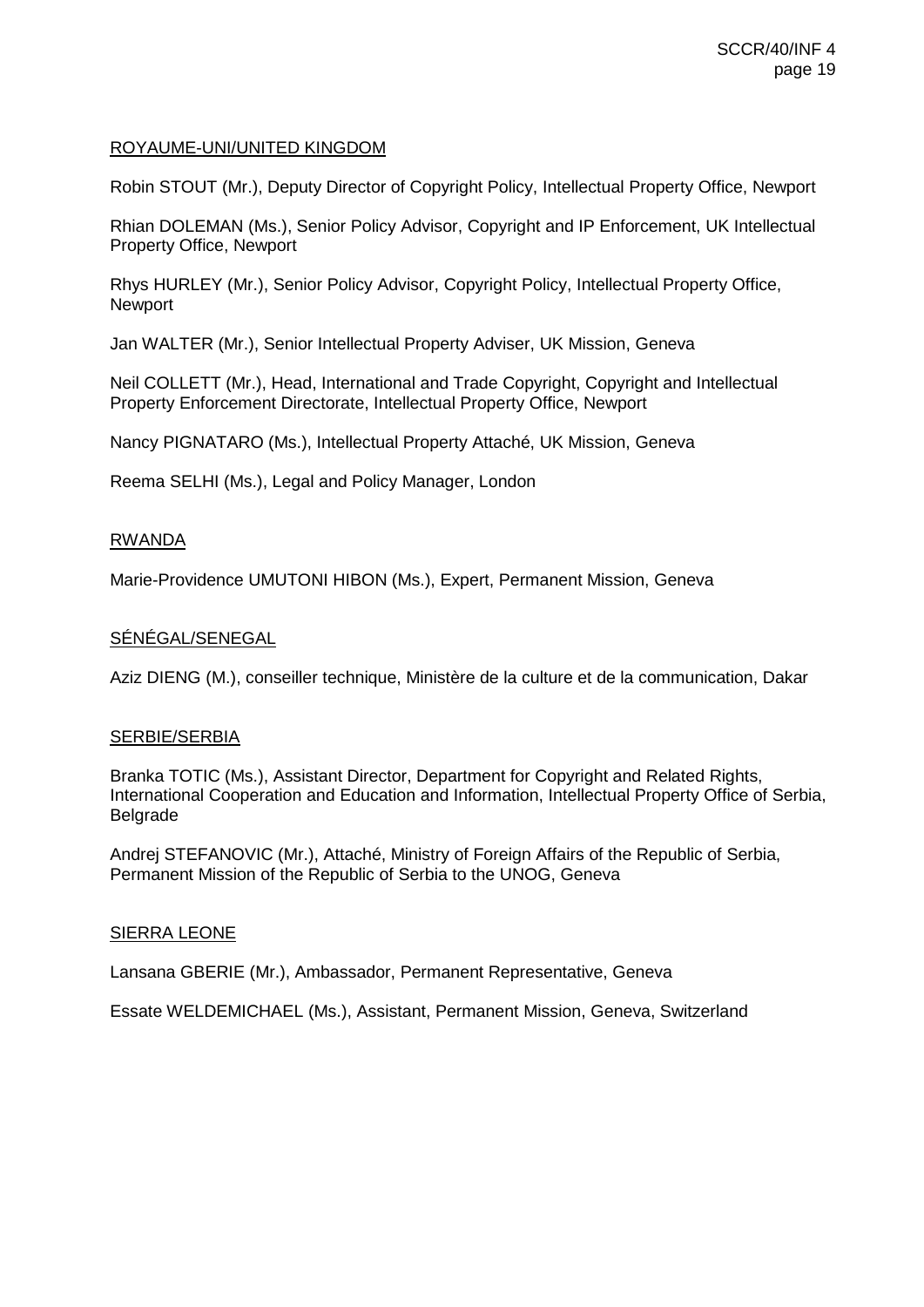## SINGAPOUR/SINGAPORE

Gavin FOO (Mr.), Senior Legal Counsel, Legal, Intellectual Property Office of Singapore, Singapore

Joel GOH (Mr.), Legal Counsel, Singapore

Trina HA (Ms.), Chief Legal Officer, Legal, Intellectual Property Office of Singapore, Singapore

Benjamin TAN (Mr.), Counsellor, Permanent Mission, Geneva

## SLOVAQUIE/SLOVAKIA

Jakub SLOVÁK (Mr.), Legal Adviser, Media, Audiovisual and Copyright Department, Copyright Unit, Ministry of Culture of the Slovak Republic, Bratislava

Miroslav GUTTEN (Mr.), Second Secretary, Permanent Mission, Geneva

# SLOVÉNIE/SLOVENIA

Darja KARIŽ (Ms.), Senior Advisor, Intellectual Property Law Department, Slovenian Intellectual Property Office, Ljubljana

Daniela KNEZ (Ms.), Senior Adviser, Ljubljana

#### SOUDAN/SUDAN

Hatim ELYAS MUSA MOHAMED (Mr.), Secretary General, Ministry of Culture and Information, Council for Protection of Copyright, Khartoum

Sahar GASMELSEED (Ms.), troisième secrétaire, Mission permanente, Genève

#### SUÈDE/SWEDEN

Christian NILSSON ZAMEL (Mr.), Senior Legal Advisor, Legal and International Affairs, Swedish Patent and Registration Office (SPRO), Stockholm

Johan EKERHULT (Mr.), First Secretary, Permanent Mission, Geneva

#### SUISSE/SWITZERLAND

Reynald VEILLARD (M.), Conseiller, Mission permanente de la Suisse auprès de l'Office de Nations Unies et des autres organisations internationales, Genève

Charlotte BOULAY (Mme), Conseillère juridique, Division Droit and Affaires Internationals, Institut Fédéral de la Propriété Intellectuelle, Berne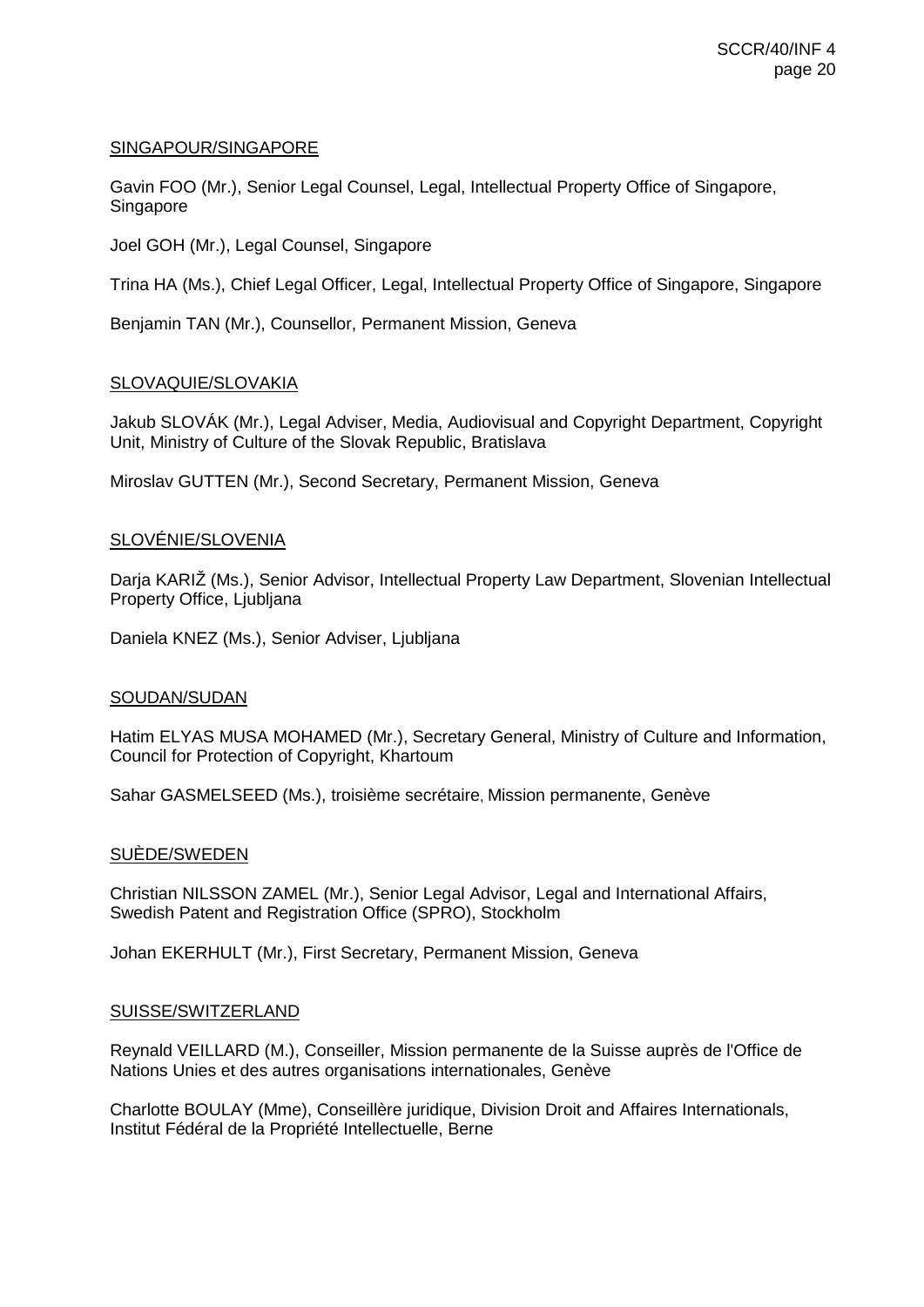Selina DAY (Mme), Legal Adviser, Division of Legal and International Affairs, Swiss Federal Institute of Intellectual Property, Berne

Lena LEUENBERGER (Mme), Conseillère juridique, Division Droit and Affaires Internationales, Institut Fédéral de la Propriété Intellectuelle, Berne

# THAÏLANDE/THAILAND

Pornpimol SUGANDHAVANIJA (Ms.), Deputy Permanent Representative to the Permanent Mission to the World Trade Organization (WTO), Geneva

Vipatboon KLAOSOONTORN (Ms.), Trade Officer, Professional Level, Department of Intellectual Property, Ministry of Commerce, Nonthaburi

Surapa PUANGSAMLEE (Ms.), Legal Officer, Department of Intellectual Property, Ministry of Commerce, Nonthaburi

Sirilak RUNGRUANGKUNLADIT (Ms.), Senior Trade Officer, Department of Intellectual Property, Ministry of Commerce, Nonthabuti

Navarat TANKAMALAS (Ms.), Minister Counsellor to the Permanent Mission to the World Trade Organization (WTO), Geneva

# TOGO

Kokuvi Fiomegnon SEWAVI (M.), premier secrétaire, Mission Permanente, Genève

# TRINITÉ-ET-TOBAGO/TRINIDAD AND TOBAGO

Regan ASGARALI (Mr.), Controller, Intellectual Property Office, Ministry of the Attorney General and Legal Affairs, Port of Spain

Anelia BAIJOO (Ms.), Trade System Specialist, Trademark Examiner, Intellectual Property Office, Office of the Attorney General and Legal Affairs, Port of Spain

Tricia PUCKERIN (Ms.), Observer, Port of Spain

Allison ST. BRICE, First Secretary, Permanent Mission, Geneva

#### TUNISIE/TUNISIA

Sabri BACHTOBJI (M.), Ambassadeur Représentant Permanent, Mission permanente, Genève

Sami NAGGA (M.), ministre plénipotentiaire, Mission permanente, Genève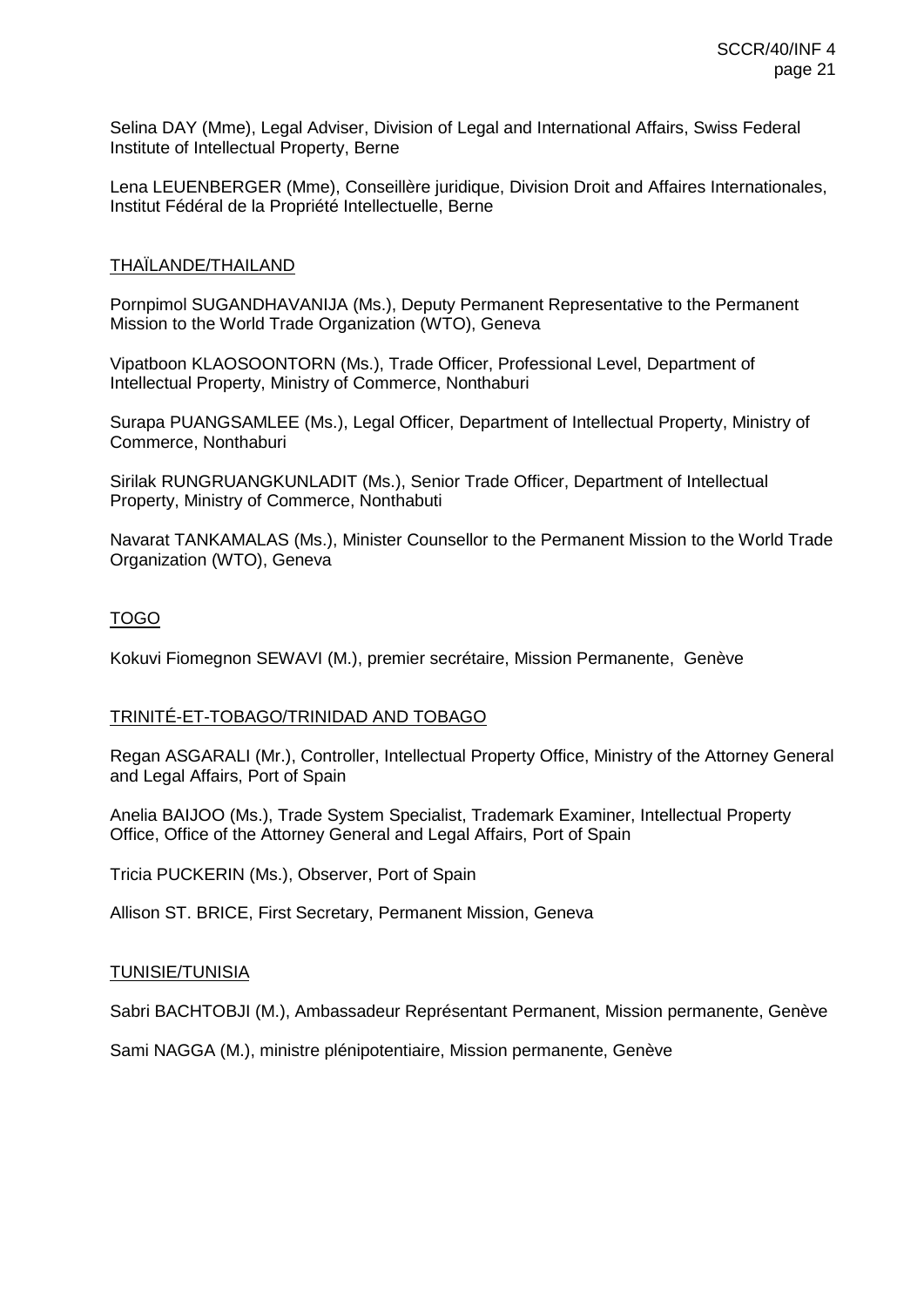# TURQUIE/TURKEY

Uğur TEKERCI (Mr.), Copyright Expert, Directorate General of Copyright, Ministry of Culture and Tourism, Ankara

Tuğba CANATAN AKICI (Ms.), Legal Counsellor, Permanent Mission, Geneva

## UKRAINE

Andriy NIKITOV (Mr.), First Secretary, Permanent Mission, Geneva

## **URUGUAY**

Felipe LLANTADA (Sr.), Ministro, Misión Permanente ante la Organización Mundial del Comercio (OMC), Ginebra

## VANUATU

Sumbue ANTAS (Mr.), Ambassador, Permanent Representative, Permanent Mission, Geneva

# VENEZUELA (RÉPUBLIQUE BOLIVARIENNE DU)/VENEZUELA (BOLIVARIAN REPUBLIC OF)

Manuel MIRABAL (Sr.), Director Nacional de Derecho de Autor, Direccion Nacional de Derecho de Autor, Servicio Autonomo de La Propiedad Intelectual, Caracas

Liz SANCHEZ VEGAS (Sra.), Sub Directora Nacional de Derecho de Autor, Direccion Nacional de Derecho de Autor, Servicio Autonomo de La Propiedad Intelectual, Caracas

Violeta FONSECA (Sra.), Ministra Consejera, Misión Permanente, Ginebra

#### VIET NAM

DAO Nguyen (Mr.), Second Secretary, Permanent Mission, Geneva

#### ZIMBABWE

Pearson CHIGIJI (Mr.), Charge d'Affaires, Permanent Mission, Geneva

Tanyaradzwa MANHOMBO (Mr.), Counsellor, Permanent Mission, Geneva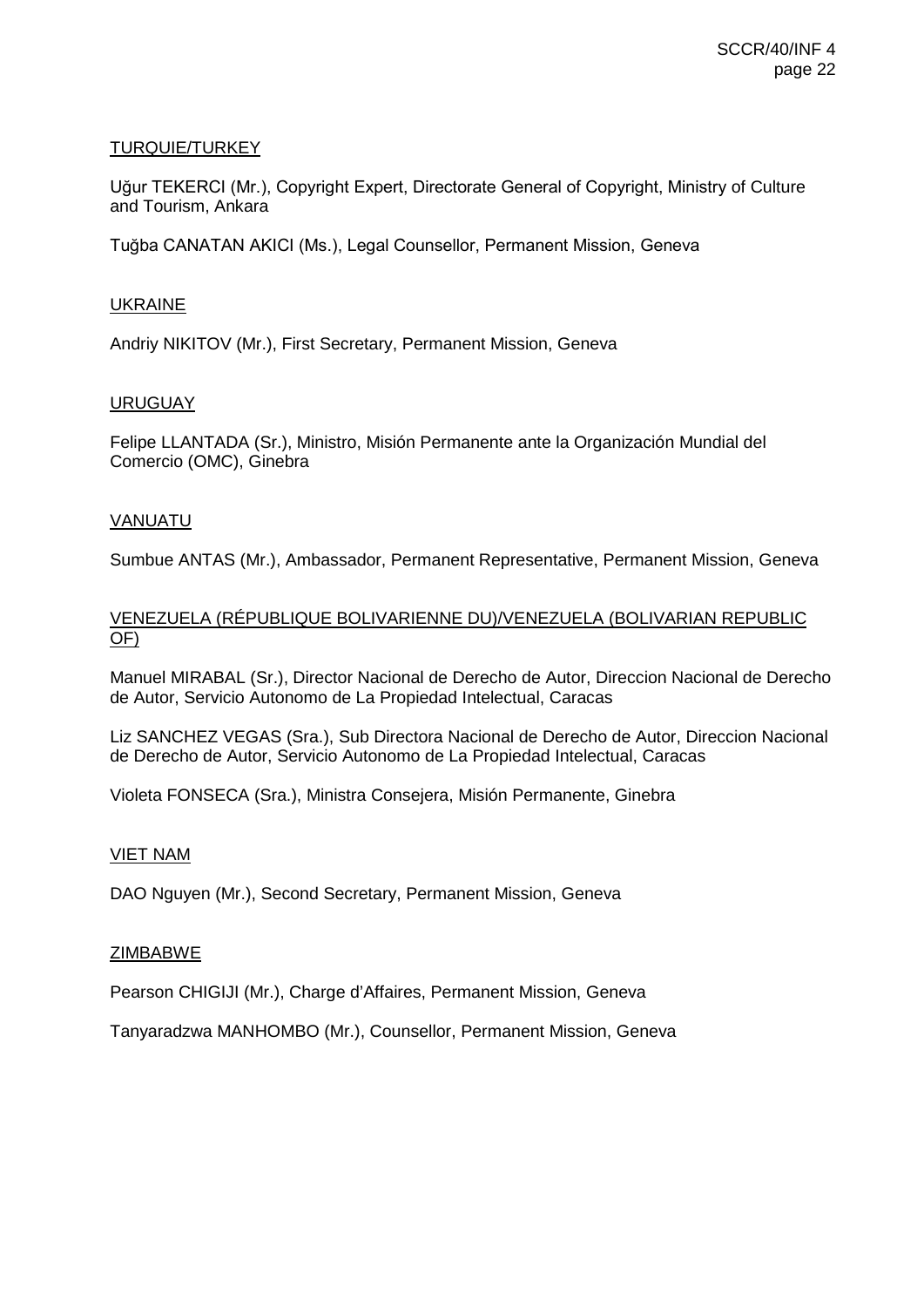# II. OBSERVATEURS/OBSERVERS

### PALESTINE

Nada TARBUSH (Ms.), Counsellor, Permanent Observer, Permanent Observer Mission, Genève

# III. DÉLÉGATIONS MEMBRES SPÉCIALES/SPECIAL MEMBER DELEGATIONS

## COMMISSION EUROPÉENNE (CE)/EUROPEAN COMMISSION (EC)

Marco GIORELLO (Mr.), Head of Unit, Copyright, DG CONNECT, Brussels

Sandor SZALAI (Mr.), Policy Officer, Brussels

Sabina TSAKOVA (Ms.), Legal and Policy Officer, Copyright Unit, European Union, DG Connect, Brussels

## UNION EUROPÉENNE (UE)/EUROPEAN UNION (EU)

Pascal DELISLE (Mr.), Counselor, Delegation, United Nations, Geneva

Oscar MONDEJAR (Mr.), First Counsellor, Geneva

## IV. ORGANISATIONS INTERGOUVERNEMENTALES/ INTERGOVERNMENTAL ORGANIZATIONS

## ORGANISATION AFRICAINE DE LA PROPRIÉTÉ INTELLECTUELLE (OAPI)/AFRICAN INTELLECTUAL PROPERTY ORGANIZATION (OAPI)

Solange DAO SANON (Mme), chef du service droit d'auteur et gestion collective, direction de la prospective et de la cooperation, Yaoundé

## ORGANISATION MONDIALE DU COMMERCE (OMC)/WORLD TRADE ORGANIZATION (WTO)

Hannu WAGER (Mr.), Counsellor, Intellectual Property, Government Procurement and Competition Division, Geneva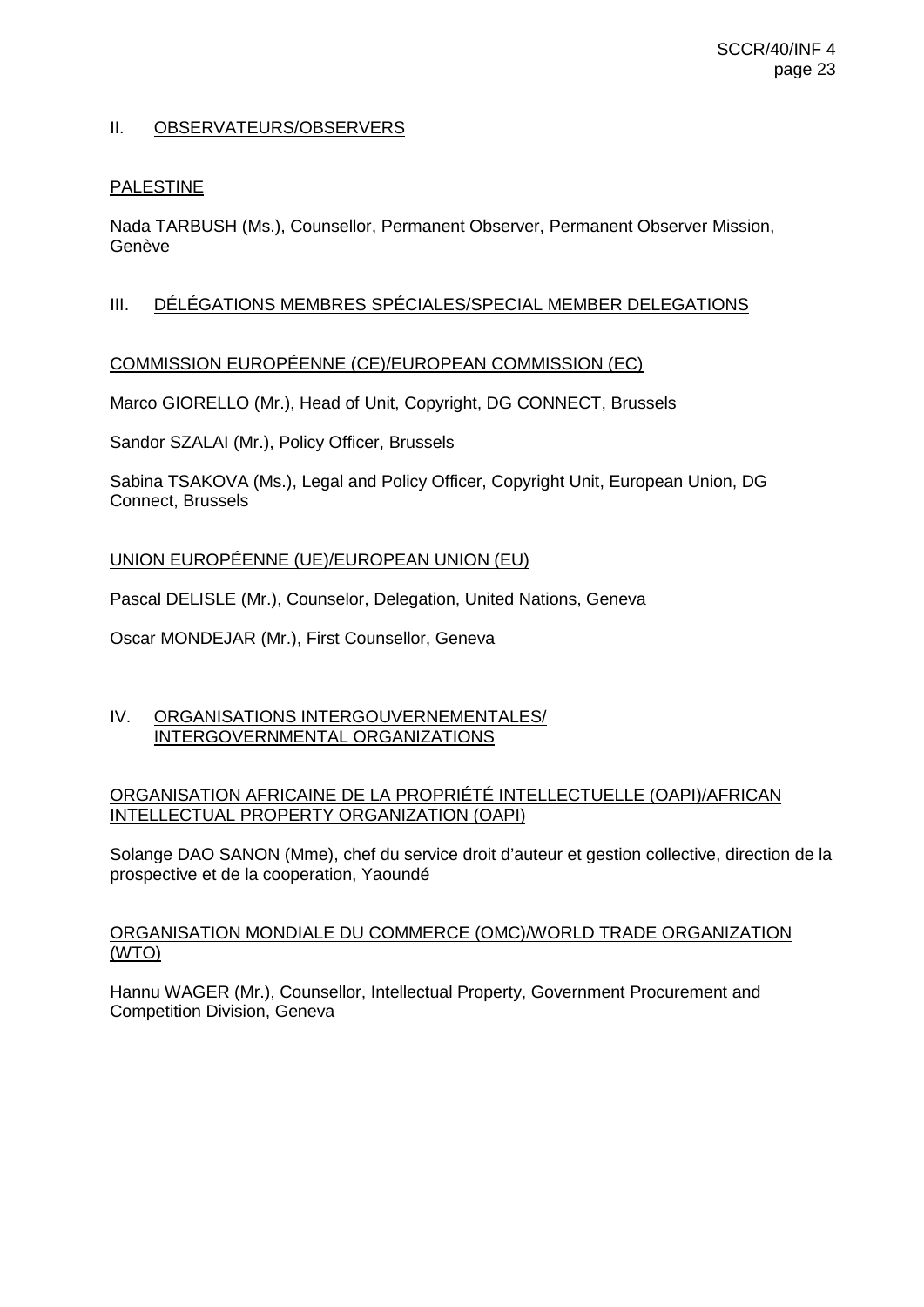# ORGANISATION RÉGIONALE AFRICAINE DE LA PROPRIÉTÉ INTELLECTUELLE (ARIPO)/AFRICAN REGIONAL INTELLECTUAL PROPERTY ORGANIZATION (ARIPO)

Maureen FONDO (Ms.), Head, Copyright and Related Rights, Harare

UNION AFRICAINE (UA)/AFRICAN UNION (AU)

Georges NAMEKONG (M.), Senior Economist, Geneva

# V. ORGANISATIONS NON GOUVERNEMENTALES/ NON-GOVERNMENTAL ORGANIZATIONS

African Library and Information Associations and Institutions (AfLIA) Helena ASAMOAH (Ms.), Executive Director, Kumasi

Alianza de Radiodifusores Iberoamericanos para la Propiedad Intelectual (ARIPI) Felipe SAONA (Sr.), Delegado, Zug

Association américaine du droit de la propriété intellectuelle (AIPLA)/American Intellectual Property Law Association (AIPLA) Efrain OLMEDO (Mr.), International Law Subcommittee leader, Copyright Committee, Mexico **City** 

Association des organisations européennes d'artistes interprètes (AEPO-ARTIS)/Association of European Perfomers' Organizations (AEPO-ARTIS) Xavier BLANC (Mr.), General Secretary, Brussels Nicole SCHULZE (Ms.), Director, Brussels

Asociación internacional de radiodifusión (AIR) /International Association of Broadcasting (IAB) Juan Andrés LERENA (Mr.), IAB Director General, IAB, Montevideo

Association des télévisions commerciales européennes (ACT)/Association of Commercial Television in Europe (ACT) Johanna BAYSSE (Ms.), EU Policy Officer, Brussels Mathilde RENOU (Ms.), Advocate, Basel

Association internationale des éditeurs scientifiques, techniques et médicaux (STM)/International Association of Scientific Technical and Medical Publishers (STM) Carlo SCOLLO LAVIZZARI (Mr.), Advocate, Basel Mathilde RENOU (Ms.), Advocate, Basel

Association internationale pour la protection de la propriété intellectuelle (AIPPI)/International Association for the Protection of Intellectual Property (AIPPI) Shiri KASHER-HITIN (Ms.), Observer, Zurich

Association internationale pour le développement de la propriété intellectuelle (ADALPI)/International Society for the Development of Intellectual Property (ADALPI) Brigitte LINDNER (Ms.), Chair, Geneva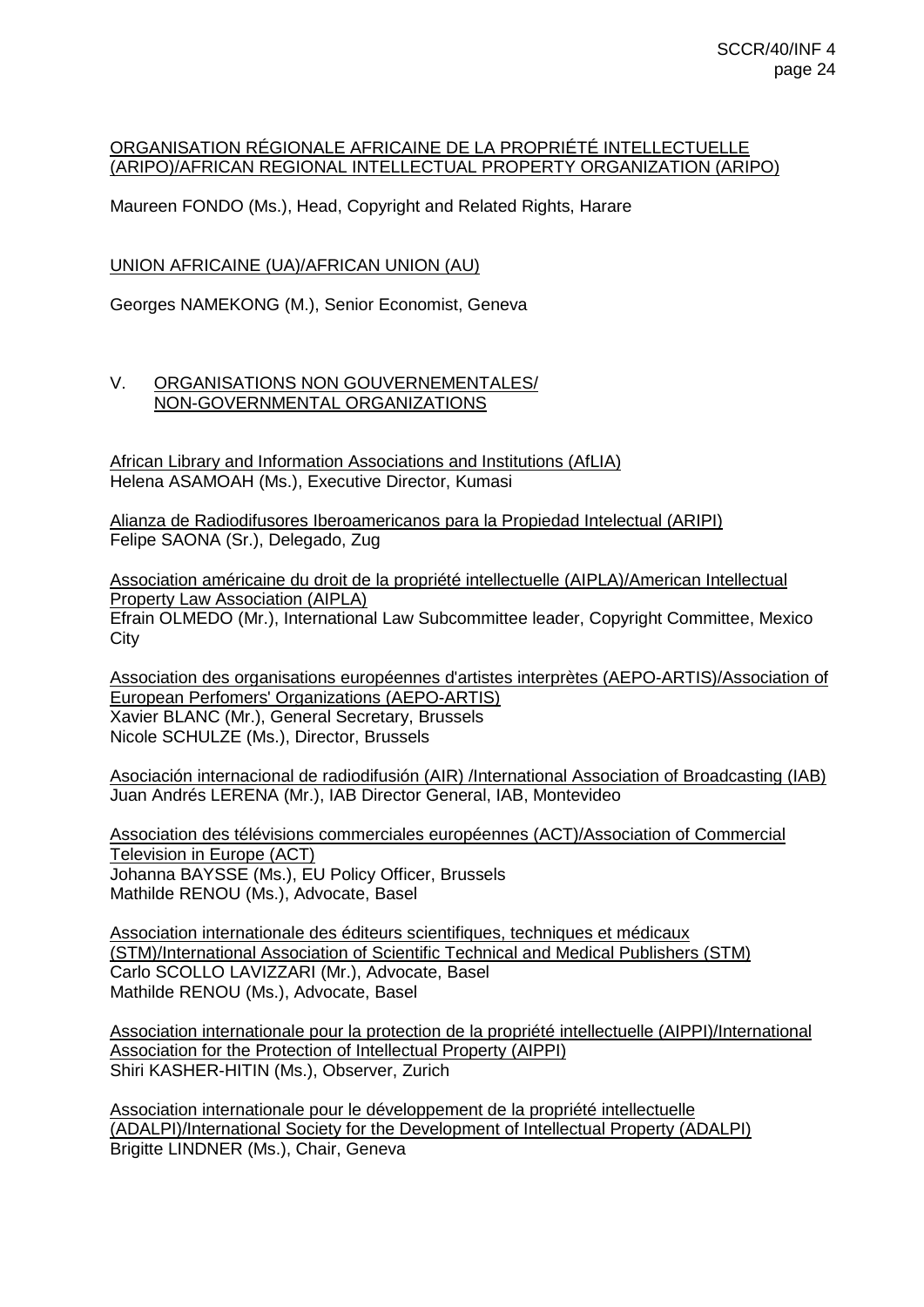Authors' Licensing and Collecting Society Ltd (ALCS) Barbara HAYES (Ms.), Deputy CEO, London Saoirse PURTILL-COXALL (Ms.), Public Affairs Advisor, London

Canadian Copyright Institute (CCI)

Glenn ROLLANS (Mr.), Representative of the Canadian Copyright Institute, Edmonton Ingrid PERCY (Ms.), Past-president, Victoria

Centre de recherche et d'information sur le droit d'auteur (CRIC)/Copyright Research and Information Center (CRIC) Shinichi UEHARA (Mr.), Visiting Professor, Graduate School of Kokushikan University, Tokyo

Centre for Internet and Society (CIS) Anubha SINHA (Ms.), Senior Programme Manager, Delhi

Chambre de commerce internationale (CCI)/International Chamber of Commerce (ICC) Danny GRAJALES (Mr.), IP Knowledge Manager, Commission on Intellectual Property, International Chamber of Commerce (ICC), Paris

Communia Teresa Isabel RAPOSO NOBRE (Ms.), Vice-President, Lisbon Justus DREYLING (Mr.), Project Manager, International Regulation, Berlin

Conector Foundation David RAMÍREZ-ORDÓÑEZ (Mr.), Researcher, Barcelona

Confédération internationale des éditeurs de musique (CIEM)/International Confederation of Music Publishers (ICMP) John PHELAN (Mr.), Director General, Brussels Almudena VELASCO (Ms.), Public Affairs Executive, Brussels

Confédération internationale des sociétés d'auteurs et compositeurs (CISAC)/International Confederation of Societies of Authors and Composers (CISAC) Leonardo DE TERLIZZI (Mr.), Legal Advisor, Legal Department, Neuilly sur Seine

Conseil britannique du droit d'uteur (BCC)/British Copyright Council (BCC) Andrew YEATES (Mr.), Director, London Rebecca DEEGAN (Ms.), Director of Policy and Public Affairs, London

Conseil des éditeurs européens (EPC)/European Publishers Council (EPC) Jens BAMMEL (Mr.), Observer, Geneva

Conseil international des archives (CIA)/International Council on Archives (ICA) Jean DRYDEN (Ms.), Copyright Policy Expert, Toronto

Conseil international des créateurs des arts graphiques, plastiques et photographiques (CIAGP)/International Council of Authors of Graphic, Plastic and Photographic Arts (CIAGP) Marie-Anne FERRY-FALL (Ms.), General Manager, Resale Right Royalty Task Force Subcommittee Leader, Paris

Romain DURAND (Mr.), Head, Resale Right Department, Resale Right Task Force, Paris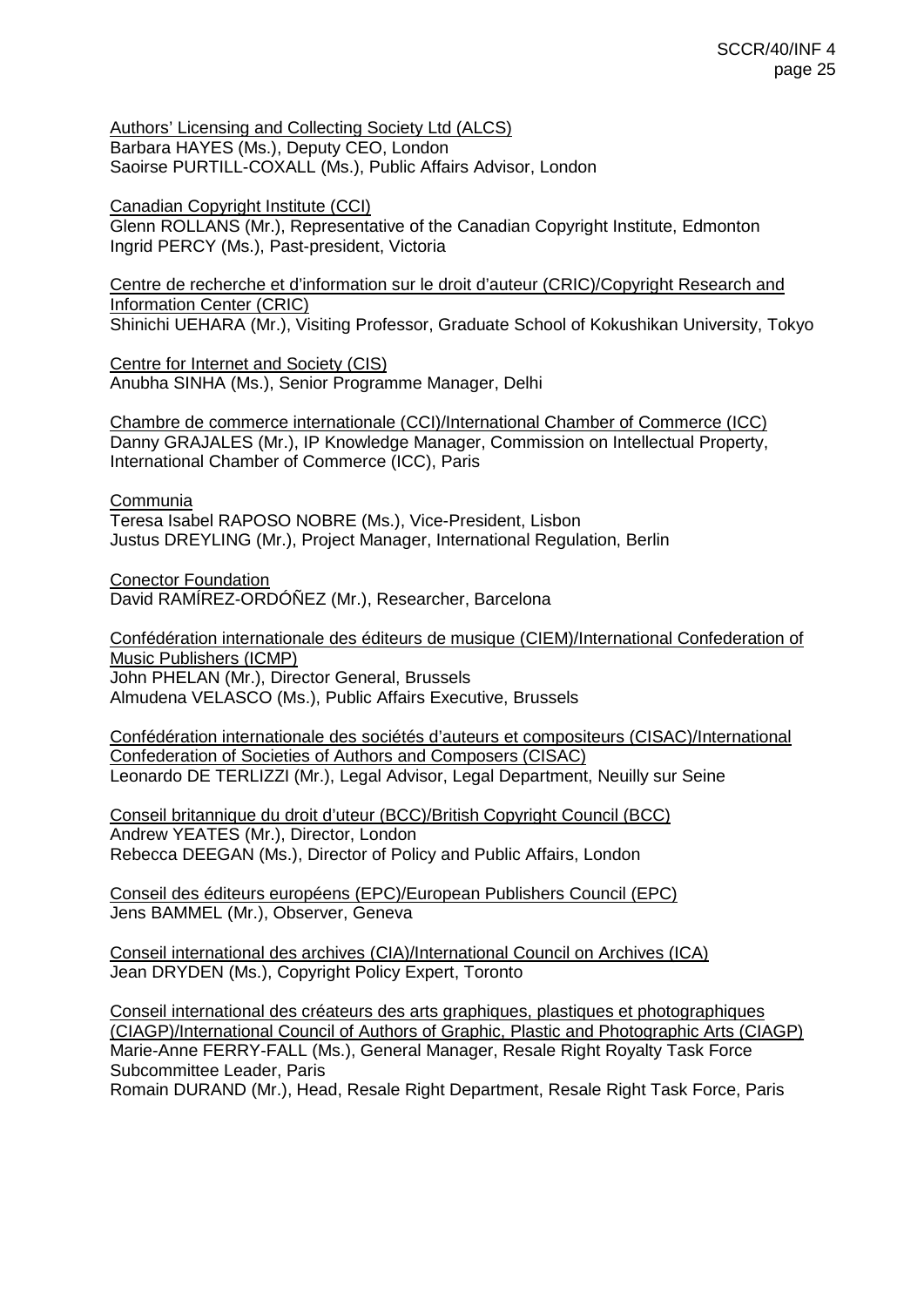Corporación Latinoamericana de Investigación de la Propiedad Intelectual para el Desarrollo (Corporación Innovarte) Luis VILLARROEL (Sr.), Director, Santiago

Barbara ULLOA (Sra.), Student, Santiago

Creative Commons Corporation Brigitte VEZINA (Ms.), Policy Manager, The Hague

DAISY Forum of India (DFI) Olaf MITTELSTAEDT (Mr.), Implementer, New Delhi

Electronic Information for Libraries (eIFL.net)

Teresa HACKETT (Ms.), Head, Vilnius

Dick KAWOOYA (Mr.), Associate Professor, University of South Carolina, South Carolina

European Visual Artists (EVA)

Carola STREUL (Ms.), Secretary General, Visual arts, European Visual Artists, Bruxelles Francesco GUERZONI (Mr.), Communication Officer, Brussels Mats LINDBERG (Mr.), Adviser, European Visual Artists, Brussels Javier GUTIÉRREZ (Mr.), Chief Executive Officer, Visual Entidad de Gestion de Artistas Plasticos, Madrid

Beatriz PANADÉS (Sr.), Directora Adjunta, Visual Entidad de Gestion de Artistas Plasticos (VEGAP), Madrid

Óscar FENTE (Sr.), Asesor, Visual Entidad de Gestion de Artistas Plasticos (VEGAP), Madrid Rafael JULIÁN (Sr.), Responsable Área Internacional, Visual Entidad de Gestion de Artistas Plasticos (VEGAP), Madrid

Fédération canadienne des associations de bibliothèques (FCAB)/Canadian Federation of Library Associations (CFLA)

Victoria OWEN (Ms.), Information Policy Scholar, University of Toronto, Toronto

Fédération ibéro-latino-américaine des artistes interprètes ou exécutants (FILAIE)/Ibero-Latin-American Federation of Performers (FILAIE) José Luis SEVILLANO ROMERO (Sr.), Director General, Madrid Paloma LÓPEZ PELAEZ (Sra.), Miembro del Comité Jurídico, Madrid

Alvaro HERNANDEZ-PINZON (Sr.), Miembro del Comité Jurídico, Madrid

Fédération internationale de la vidéo (IFV)/International Video Federation (IVF) Scott MARTIN (Mr.), Member, Los Angeles Charlotte LUND THOMSEN (Ms.), Legal Counsel, Brussels

Fédération internationale de l'industrie phonographique (IFPI)/International Federation of the Phonographic Industry (IFPI)

Patrick CHARNLEY (Mr.), Director, Legal Policy and Licensing, London Lauri RECHARDT (Mr.), Chief Legal Officer, Licensing and Legal Policy, London Abbas LIGHTWALLA (Mr.), Senior Legal Policy Adviser, Legal Policy and Licensing, London Sooknanan SHIVETA (Ms.), Senior Legal Policy Adviser, Port of Spain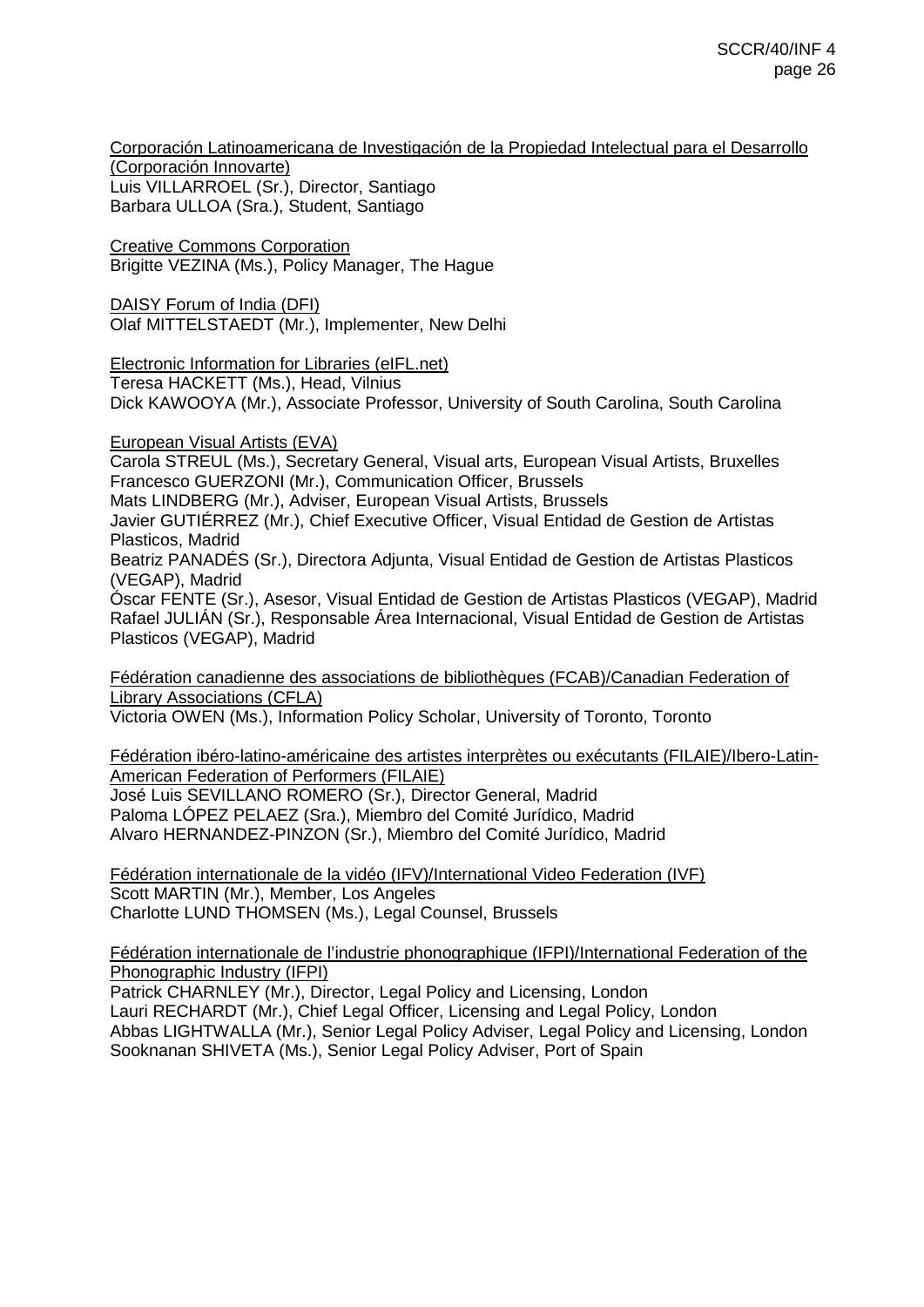Fédération internationale des associations de bibliothécaires et des bibliothèques (FIAB)/International Federation of Library Associations and Institutions (IFLA) Winston TABB (Mr.), Sheridan Dean of University Libraries, Johns Hopkins University Camille FRANÇOISE (Ms.), Policy and Research Officer, The Hague Stephen WYBER (Mr.), Manager, Policy and Advocacy Unit, The Hague David RAMIREZ-ORDONEZ (Mr.), Researcher, Barcelona

Fédération internationale des associations de producteurs de films (FIAPF)/International Federation of Film Producers Associations (FIAPF) Bertrand MOULLIER (Mr.), Senior Advisor International Affairs, Policy, London

Fédération internationale des journalistes (FIJ)/International Federation of Journalists (IFJ) Mike HOLDERNESS (Mr.), Representative, Brussels

Fédération internationale des musiciens (FIM)/International Federation of Musicians (FIM) Benoit MACHUEL (Mr.), General Secretary, Nice

Fédération internationale des organismes gérant les droits de reproduction (IFRRO)/ International Federation of Reproduction Rights Organizations (IFRRO) Yngve SLETTHOLM (Mr.), President of IFRRO, Brussels Caroline Morgan (Ms.), Chief Executive, Brussels Pierre-Olivier LESBURGUÈRES (Mr.), Manager, Policy and Regional Development, Brussels Sandra CHASTANET (Ms.), Member of the Board, Brussels

Health and Environment Program (HEP) Madeleine SCHERB (Mme), Economist, Geneva Pierre SCHERB (M.), Secretary, Geneva

Institut interaméricain de droit d'auteur (IIDA)/ Inter-American Copyright Institute (IIDA) Delia LIPSZYC (Sra.), President, Interamerican Copyright Institute, Buenos Aires

Instituto de Derecho de Autor (Instituto Autor) Álvaro DÍEZ ALFONSO (Sr.), Coordinador, Madrid

Intellectual Property Latin American School (ELAPI) Lara GUTIÉRREZ, Directora de Genero, Buenos Aires Juan Sebastián SÁNCHEZ POLANCO (Mr.), CEO, Buenos Aires Federico DURET GUTIÉRREZ (Mr.), Miembro, Quito Lucas LEHTINEN (Mr.), Miembro, Buenos Aires Oriana FONTALVO DE ALBA (Ms.), CMO, Bogotá Rodrigo JAVIER GOZALBEZ (Mr.), COO Argentina, Santa Fe

Intellectual Property Owners Association (IPO) Gunnar GUNDERSEN (Mr.), Partner, Gundersen and Gundersen LLP, Newport Beach

International Authors Forum (IAF) Luke ALCOTT (Mr.), Secretariat, London Maureen DUFFY (Ms.), Secretariat, London Athanasios VENITSANOPOULOS (Mr.), Secretariat, London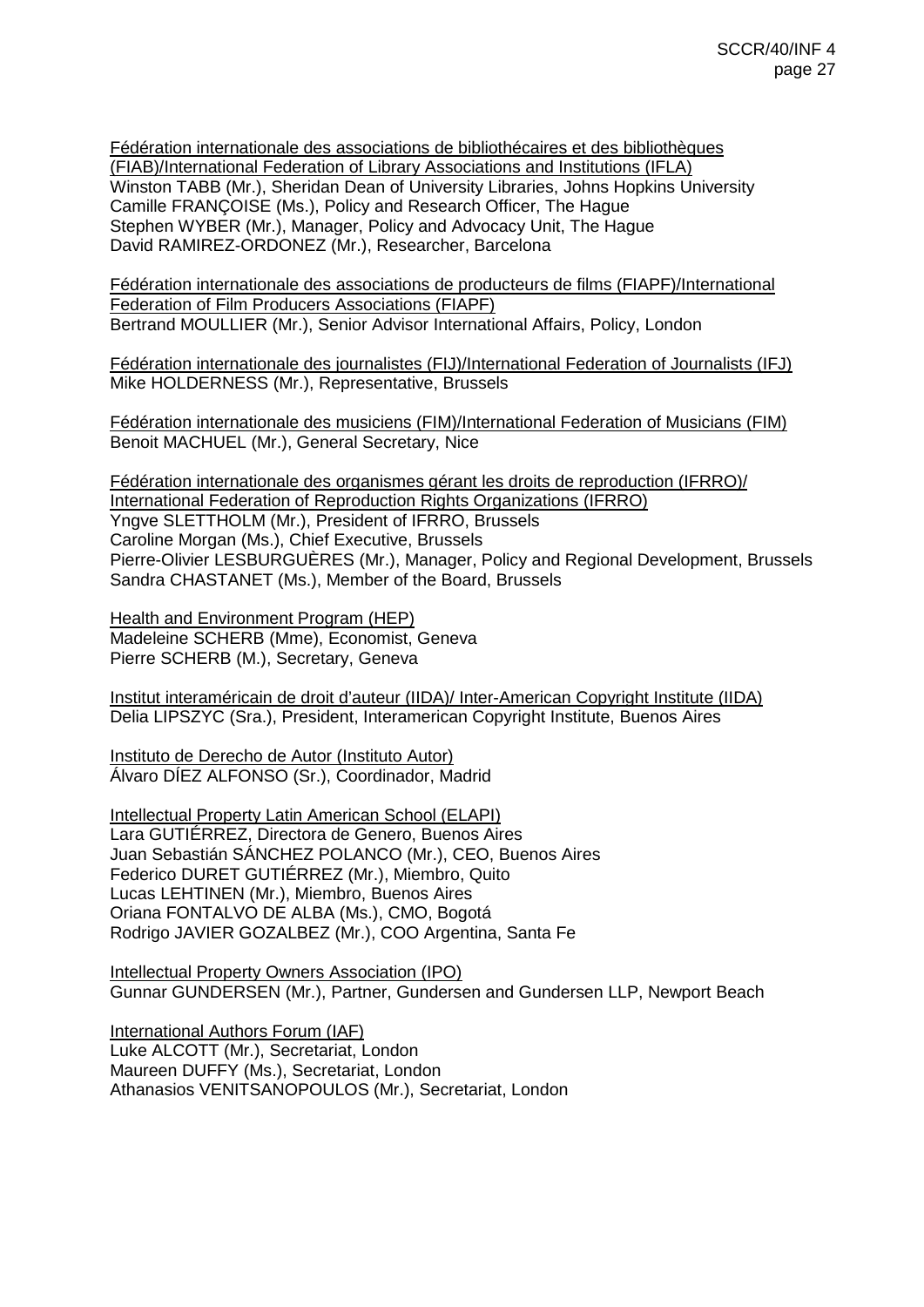International Council of Museums (ICOM) Morgane FOUQUET-LAPAR (Ms.), Legal and Institutional Affairs Coordinator, Legal Department, Paris Marion TORTERAT (Ms.), Legal Assistant, Paris

Internationale de l'éducation (IE)/Education International (EI)

Pedi ANAWI (Mr.), Regional Coordinator, Teacher Union Organisation, Education, Accra Robert JEYAKUMAR (Mr.), Assistant Secretary General, Malaysian Academic Movement (MOVE), Melaka Nikola WACHTER (Ms.), Research Office, Brussels Miriam SOCOLOVSKY (Ms.), Editor, Buenos Aires

Karisma Foundation Amalia TOLEDO (Ms.), Project Coordinator, Bogota

Knowledge Ecology International, Inc. (KEI) Manon RESS (Ms.), Director, Information Society Projects, Washington, D.C. James LOVE (Mr.), Director, Washington, D.C. Thiru BALASUBRAMANIAM (Mr.), Geneva Representative, Geneva

Latín Artis José María MONTES (Sr.), Asesor, Madrid

Le front des artistes canadiens (CARFAC)/Canadian Artists' Representation (CARFAC) April BRITSKI (Ms.), Executive Director, Vancouver

Library Copyright Alliance (LCA) Jonathan BAND (Mr.), Counsel, Washington, D.C. Sara BENSON (Ms.), Copyright Librarian and Member of CLM Committee, Urbana

Max Planck Institute for Innovation and Competition (MPI) Silke VON LEWINSKI (Ms.), Prof. Dr., Munich

Motion Picture Association (MPA)

Emilie ANTHONIS (Ms.), Senior Vice-President, Government Affairs, Brussels Vera CASTANHEIRA (Ms.), International Legal Advisor, Geneva Troy DOW (Mr.), Vice-President and Counsel, Washington, D.C. Ian SLOTIN (Mr.), Intellectual Property Officer, NBCUniversal, Los Angeles

National Association of Broadcasters (NAB) Bijou MGBOJIKWE (Ms.), Vice President and Associate General Counsel for Intellectual Property, Washington

National Library of Sweden (NLS) Jerker RYDÉN (Mr.), Senior Legal Advisor, Stockholm

North American Broadcasters Association (NABA) Erica REDLER (Ms.), Legal Consultant, NABA, Ottawa David FARES (Mr.), Global Public Policy, London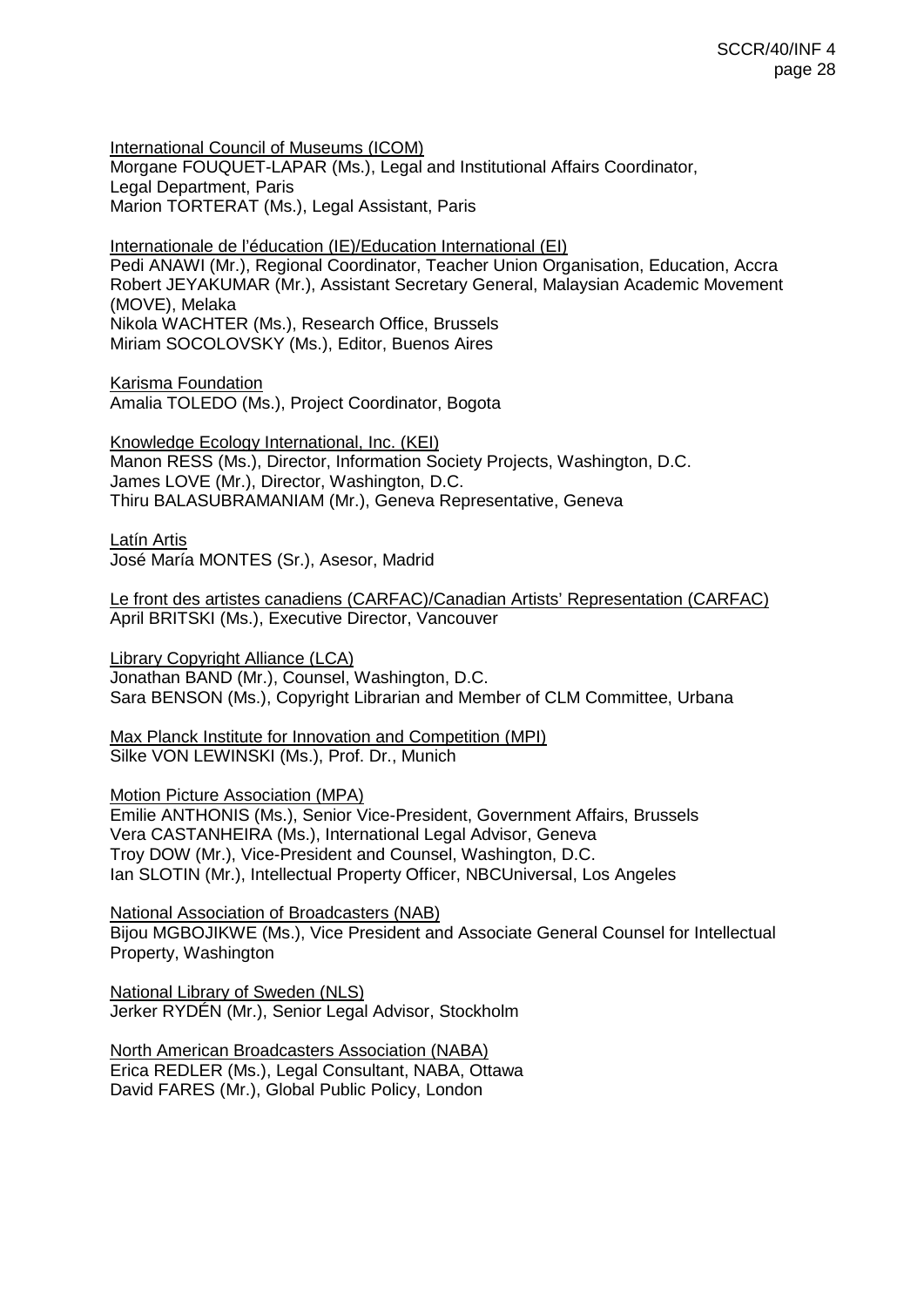Program on Information Justice and Intellectual Property, American University Washington College of Law Sean FLYNN (Mr.), Director, Washington, D.C. Andres IZQUIERDO (Mr.), Legal Expert, Washington, D.C.

Societies' Council for the Collective Management of Performers' Rights (SCAPR) Ulrika WENDT (Ms.), Lawyer, Stockholm

Society of American Archivists (SAA) William MAHER (Mr.), Professor, Illinois

Software and Information Industry Association (SIIA) Brigid EVANS (Ms.), Senior Manager of Policy, Regulatory Affairs, London

The Japan Commercial Broadcasters Association (JBA) Kana MAEDA (Ms.), Manager, Rights and Contracts, Programming, Nippon Television Network Corporation, Tokyo Hiroyuki NISHIWAKI (Mr.), Senior Manager, Rights Management Center, Television Asahi Corporation, Tokyo Rika TANAKA (Ms.), Assistant Director, Program Code and Copyright Division., Tokyo

Union de radiodiffusion Asie-Pacifique (URAP)/Asia-Pacific Broadcasting Union (ABU) Nuratul Fakriah ABDUL THALIB (Ms.), Legal and Intellectual Property Services Officer, Legal Division, Legal and IP Services Officer, Kuala Lumpur Haruyuki ICHINOHASHI (Mr.), Member, NHK, Tokyo Takashi MITA (Mr.), Member, Tokyo

Union européenne de radio-télévision (UER)/European Broadcasting Union (EBU) Heijo RUIJSENAARS (Mr.), Head, Intellectual Property, Geneva Anne-Sarah SKREBERS (Ms.), Senior IP Counsel, Legal and Policy, Geneva

Union internationale des éditeurs (UIE)/International Publishers Association (IPA) José BORGHINO (Mr.), Secretary General, Geneva Hugo SETZER (Mr.), President, Mexico Jessica SÄNGER (Ms.), Director, European and International Affairs, Frankfurt Catherine BLACHE (Ms.), Senior Counsellor, Geneva James TAYLOR (Mr.), Director, Communications and Freedom to Publish, Geneva Dante CID (Mr.), Member, Copyright Committee, Rio de Janeiro Anne BERGMAN-TAHON (Ms.), Member of IPA Delegation, Brussels Luisa SIMPSON (Ms.), Member of Delegation, Washington DC

Union Network International - Media and Entertainment (UNI-MEI) Hanna HARVIMA (Ms.), Policy Officer, Nyon